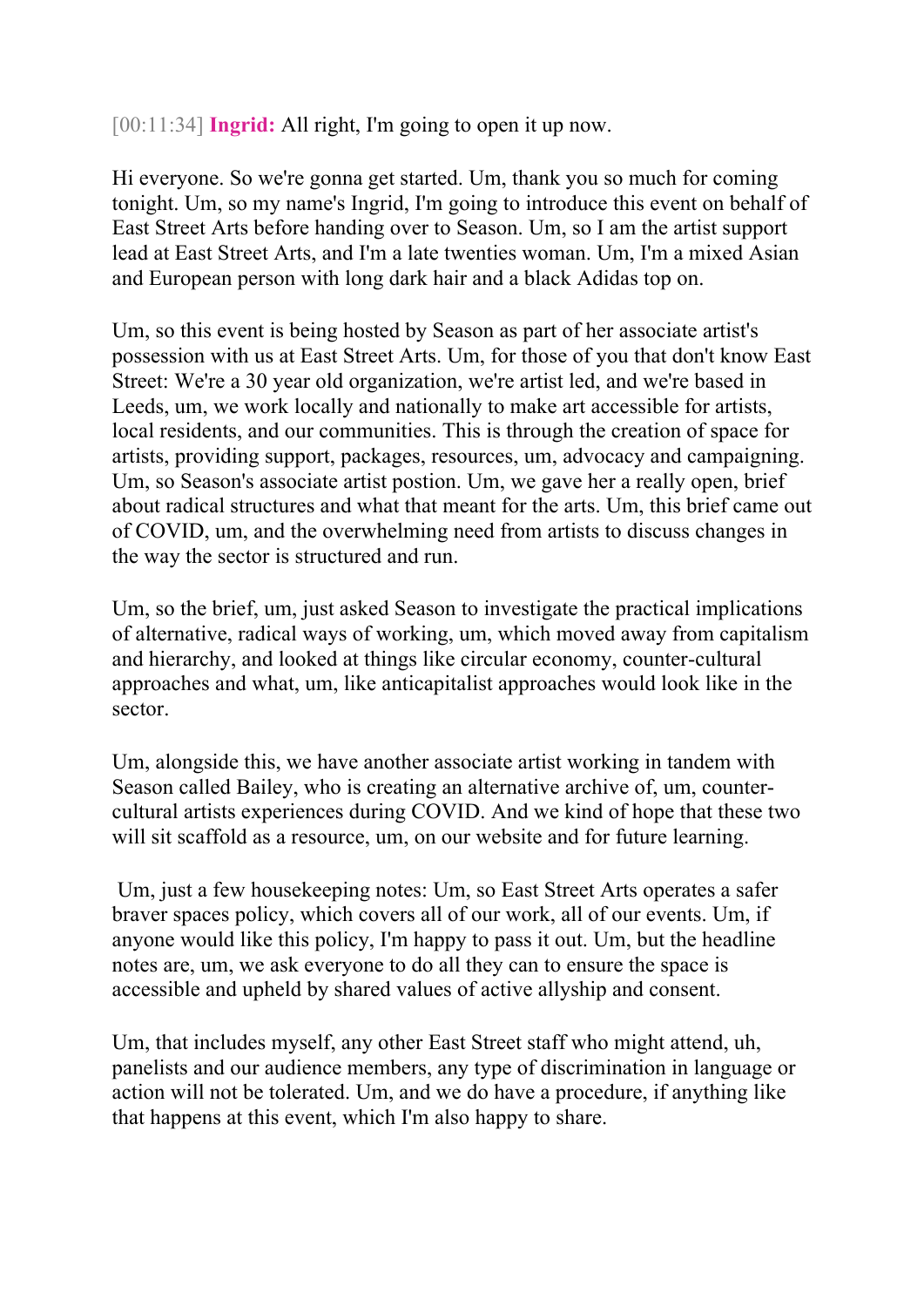One, two final housekeeping notes: This event is being recorded - that will sit on our archive and potentially part of it will be published. Um, Your questions might be included in that, but no participants like audience members faces will be in that. So don't worry about that. Um, and the event is six 30 to seven 30. It may run past seven 30, but you're very welcome to leave if you've only planned to stay for that long. Um, but we'd also be really happy if you stayed with us for longer. Um, we will try and keep it to time though.

I think that's it for me. So I'm going to hand over to Season now.

[00:16:04] **Season Butler:** Thanks Ingrid. And thanks everybody for coming out. Um, and a big thank you to the fantastic panel that we've got here for our discussion.

Uh, my name is Season Butler. I am a middle-aged light-skinned black woman with a curly Afro. Uh, I'm in a gray t-shirt in front of a, kind of a pinkish speckled wall from which the wallpaper has been removed. Um, so. I wanted to take a moment to introduce, uh, this discussion. Um, so we're looking at radical structures for how society might change to compassionately support artists and communities more meaningfully.

Um, I've had a few thoughts that I thought might, uh, ground our conversation before I open it up to our esteemed panel. Um, so some things that we kind of pulled as foundational here. There's a certain Overton window of possibilities that gets established mainly in the ruling class' interests. And so I would like this conversation to be focused more on what we need rather than on what we think those in power will give us. Um, because as most of us, uh, hold dear to our hearts, we know that power concedes nothing without demand as Frederick Douglas tells us. Um, this conversation leans away from the idea of artist exceptionalism. And what I mean by that is that, uh, we recognize that the needs of artists and art sector workers, uh, intersect a great deal with the needs of workers in other sectors, um, that our work is no more or less valuable than any other segment of the labor force, but is our focus tonight. And of course that, um, plenty of artists and other cultural sector workers do other jobs outside of their main practice; we're waiters, we're cleaners, couriers, parents, teachers. Um, so there tends to be an interesting construction around, um, wage labour and creative labour at times, uh, that that can become confusing and often reason to, to exploit people who work in the cultural sector, because there's also a sense of love and passion and drive involved. That's not applied evenly across society, right? Like my landlord might really love being a landlord, but, um, most people don't suggest that they should be doing that for free. But that is a suggestion that I'll go ahead and moot. Um, finally, there's a point about ideas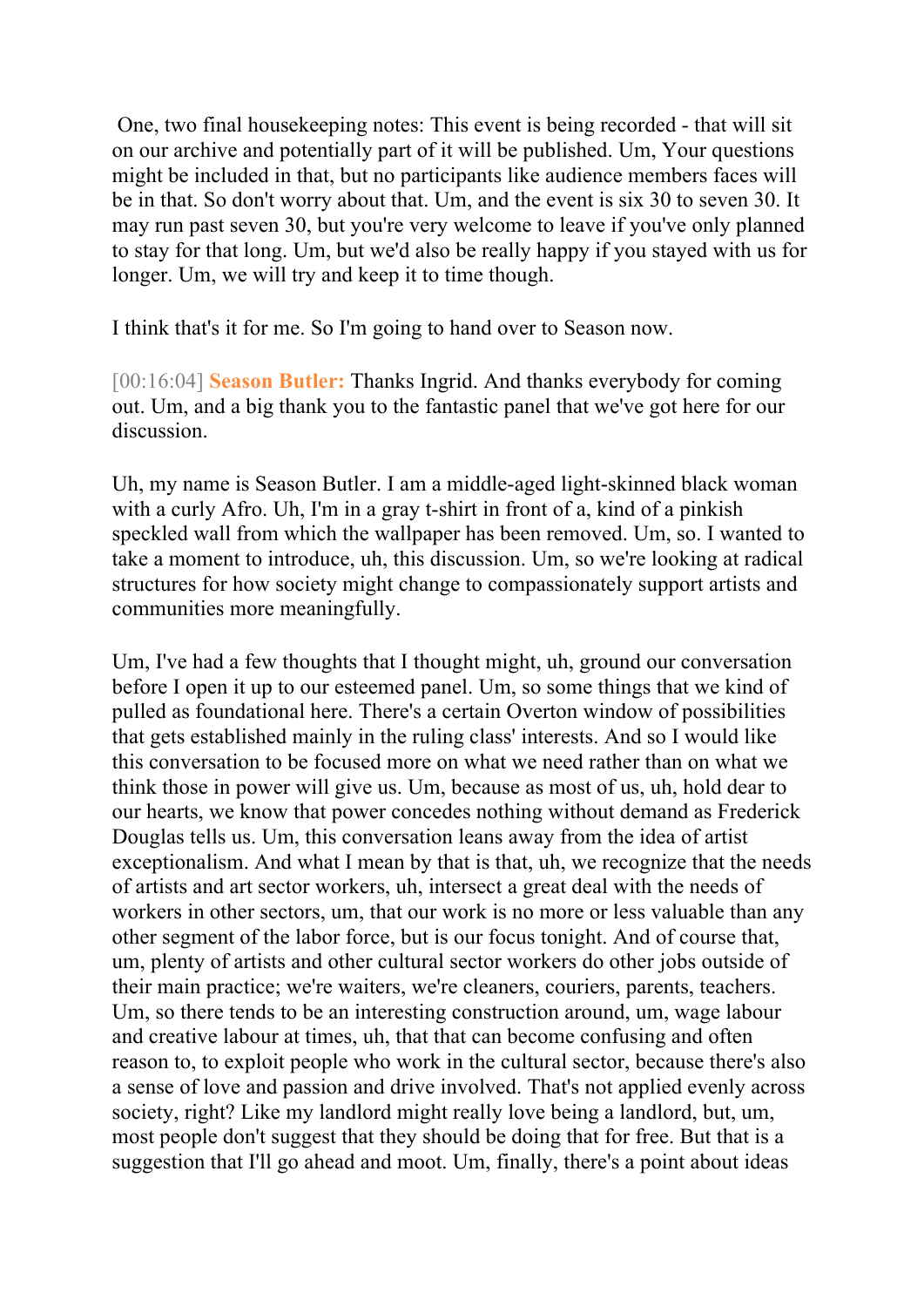here that I wanted to bring up that, um, we have so many pressing issues that affect our livelihoods, that affect our ability to stay within our homes, within the countries that we call our homes, and within the careers where we've made a home, and at times there can be a real flurry to generate new ideas for how we address some of these issues, and that's important. Uh, but what I also want to touch on is that a lot of really good ideas have already been conceived, um, uh, have been tried and been tested and, um, and maybe they've been put down or, um, suppressed by the ruling class in some areas, but remain really important and valuable. Uh, so there's plenty that we still have to learn from, uh, radical movements and from countercultures that have come before us. Uh, so, so let's, um, hold all of that in mind. Um, while we speak to our panel. Um, rather than going ahead and reading out the bios of everyone, you can see those on the event page. What I'd like to do is to hear, uh, first of all, from each of our panelists in turn. So I'm going to ask the four of you to just please briefly introduce yourself. And, um, and if you can, um, briefly outline what you think is wrong with the arts sector in the UK right now. Um, so I will, uh, be democratic and we'll go, um, alphabetically by first name. So, uh, Dr. Amit Rai, could you get us started?

[00:20:58] **Dr. Amit Rai:** Absolutely. Hello, thank you very much Season for organizing this and really, really excited to be here, um, and to, to speak with you all and to think together. Um, my name is Amit Rai. I teach in, I, I, I'm a uni teacher, I'm a, I'm a lecturer jeepers Cripe. Now I'm a lecturer. Yes, I'm a lecturer. I teach, uh, in the masters. I convene the masters in creative industries in arts organization.

I teach courses in arts organization and, uh, creative, uh, applied methods. My background is in sort of, uh, literature, film and, and community organizing, anthropology. My work has been focused on, uh, things like, uh, ecologies of everyday hacking in India. I've looked at, uh, forms of organizing, uh, in, in cities, in India, uh, specifically around feminist organizing, uh, in, in Bombay.

Um, So I think, is that, is that good for like who I am? Is that okay? Or should I talk a little bit more about my practice or is that, should I, or should I dive, right. I guess I'll just sorry. I'm being a little bit. Okay. Um, so I think one of the problems in arts and culture today is leadership, not the lack of leaders, but leadership as a practice and concept.

Um, for the past two years, I've been working with a fantastic organization called Something To Aim For, uh, and in a project that we have been calling, Performing Leadership Differently, but it's been about a, um, a thoroughgoing critique of questions of race and class in leadership models and in how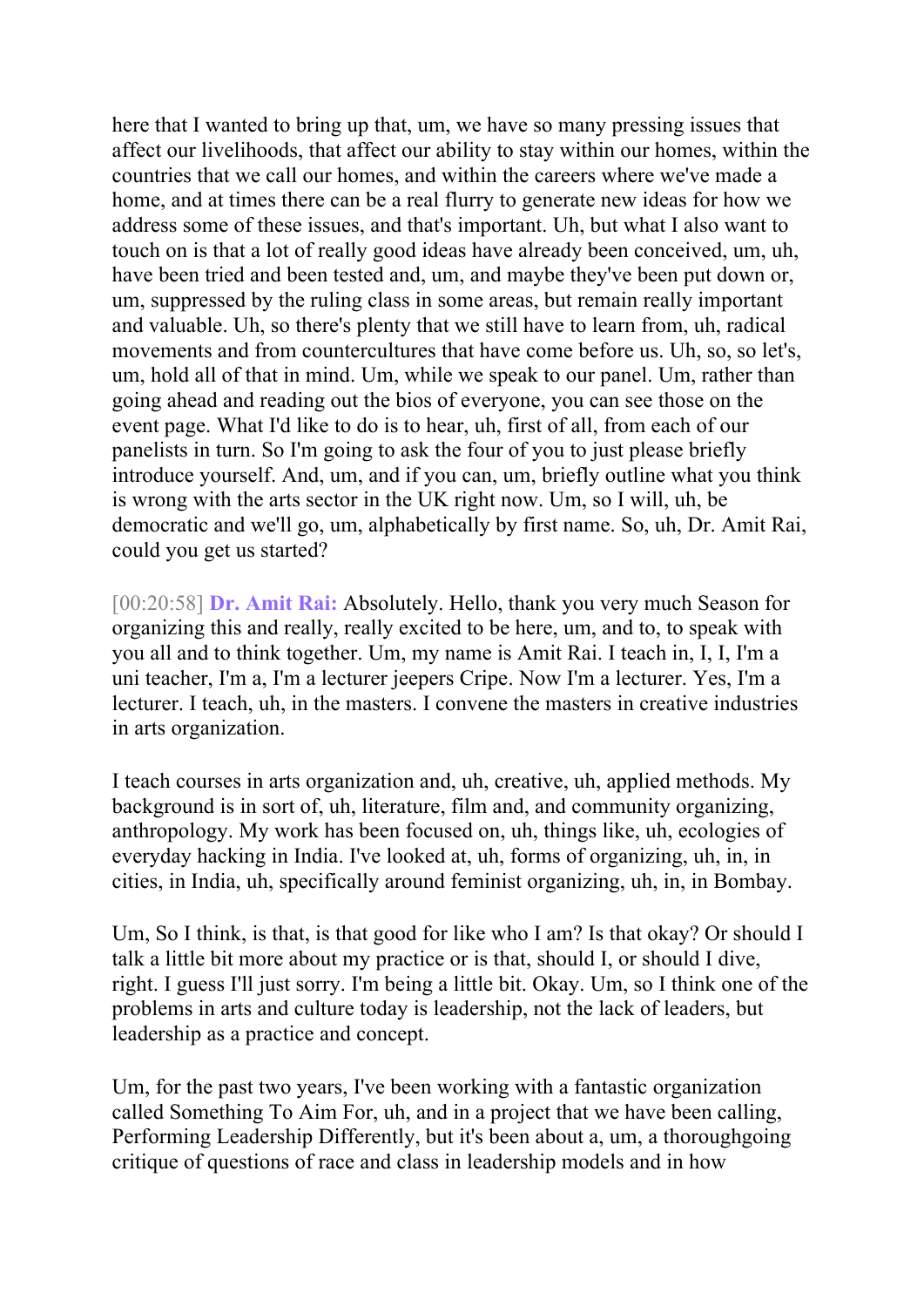institutional forms of privilege, uh, get reproduced, uh, uh, in, in these sort of leadership structures.

Um, I think of the leader as a kind of fetish, um, uh, a kind of fetish of particular, I would say also a fetish of white culture and a fetish of bourgeois culture. Um, and, and so, and of course the masculinism of the leader is I think a really important aspect of all of this. Um, I think, uh, the leader is always a product of many social, economic, and cultural forces, um, political forces and, and those, those, those dynamics, those processes, those forces are covered over by the fetish of the leader.

So I think this has been really important in my own practice, too, to think about what, uh, you know, a big buzz word today for, uh, with Arts Council England, for instance, is co-creation. And so the idea that, you know, co-creation simply happens or can happen as a way of staying relevant as a way of community engagement.

I think this is we, we really should, um, Reappropriate this word, we need to really need to take this word back, uh, for, for radical organization. Um, I think we need to take it back, uh, and put it in, in a collective organizing context. Um, I practice something, I guess, that I would call intersectional organizing, um, which I've developed with many other people. And I, I think of these as, uh, modes of sort of participatory action research, um, that pose the necessary organizing conditions for the collective and radical transformation of arts and culture, and through them, the transformation of society and economy I'm really was taken with, uh, really, um, uh, wanna sort of amplify something that Season said. And I think it's about questions of work. Uh, it's about questions of labor. It's about, uh, the notion of, uh, that arts and culture is a meritocracy and that the, you know, some recent studies have shown that the leaders in arts and culture are the ones who are most likely to think that it's a meritocracy, and of course, they're the ones who are in fact, uh, in the way of dismantling, for instance, things like institutional racism. Um, so race and class, it continues to be, uh, uh, the inequalities of race and class continue to be, uh, continue to be structuring features of, of the arts. Um, I think the question of how precarity is being, um, I think normalized, um, across arts and culture is, is also something that needs to be addressed through collective action.

Of course, precarity is very difficult when you have, when you, when you're talking about sectors of the economy that have relatively low levels of, of collective bargaining. And of course the mode of work itself, uh, generates problems around, uh, claiming rights and claiming, uh, certain resources through, uh, that collective, uh, that, that form of work.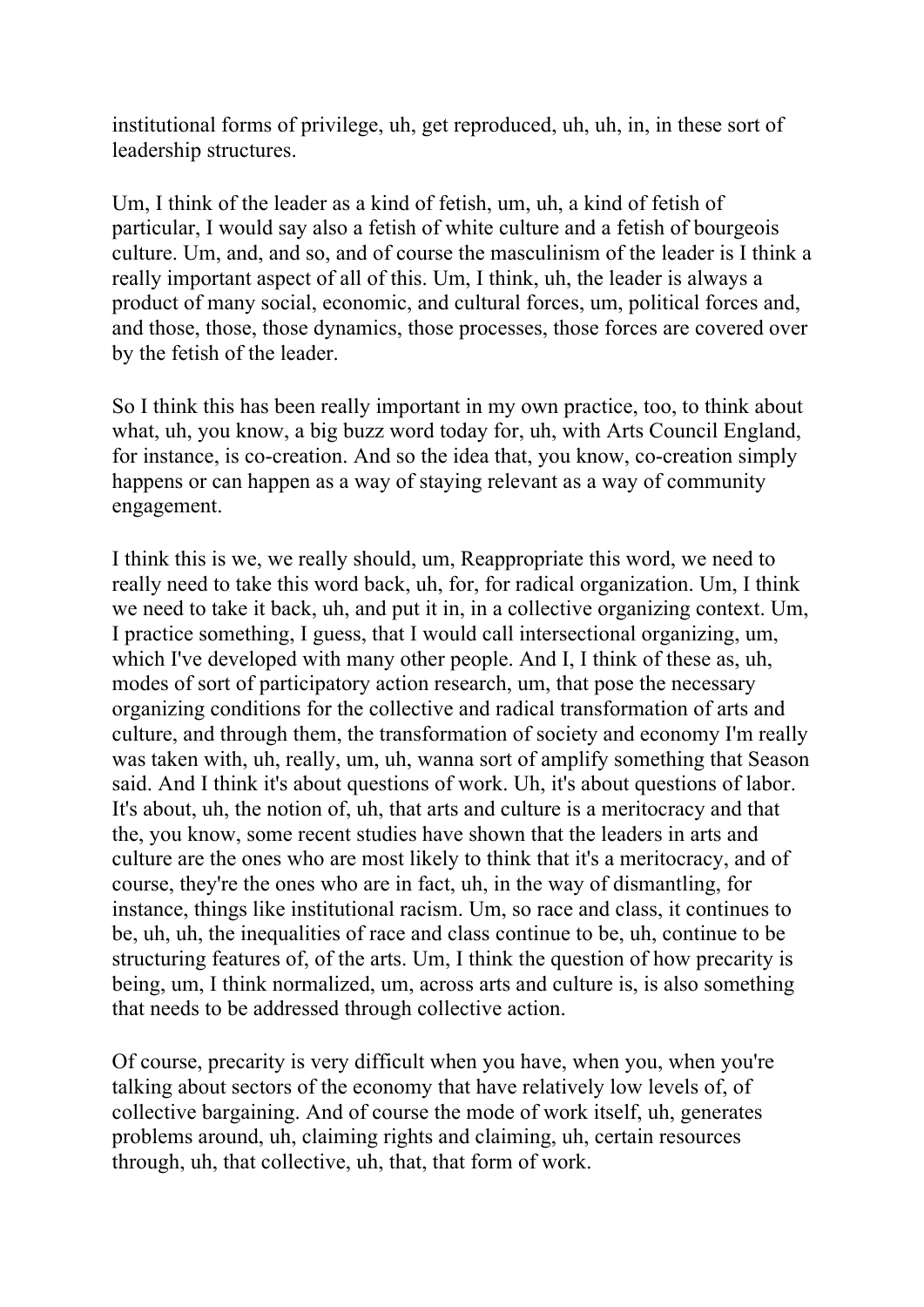I think lack of care infrastructures and resourcing for care. Um, and what I mean by care is basically how, uh, people of color black, uh, uh, creatives, uh, working class creatives are not given the resources to be able to, to dream and breathe, uh, in, in arts organizations. And, uh, in the, in the, in the conconversations that we've been having with practitioners, uh, at, um, through performing leadership differently, this lack of care is an, is a mental health crisis. It's affecting people's ability. It's separating people from what they can do. This, this is what care, uh, and the lack of care, uh, is doing to the sector. And I think that's really important to, uh, to, to explore. Um, I guess I'm going to leave it there - is that is, that is that I think I've put a lot out there, so that's great. Thank you.

[00:26:35] **Season Butler:** That's perfect. Amit, thank you. Um, before I point to the next panelist, I neglected to mention, uh, everybody who's attending, please feel free to put your comments and questions into the Q &A box and we will, uh, get to, we'll be able to get to some of them as we go. And, um, others towards the end of the conversation.

Um, so Chardine Taylor Stone. Can you take it next?

[00:27:03] **Chardine Taylor Stone:** Hello everyone. And thank you, Season to inviting me to this panel, all these amazing people. So yes, I'm Chardine Taylor Stone and, um, I've been working in the art sector as a programmer, as an organizer, as a creative for 15 years now must be yeah, at least. And, um, I'm also a writer and I'm a musician as well. So there's lots of crossover there in terms of what my practice is. Um, so yeah, that's a little bit about me and what I do, um, currently, um, I'm the Adult Education Programmer at the National Maritime Museum as well. So, um, um, that's another string to my bow. And so yes, the question to, you know, what is wrong with the art sector - completely agree with everything that has been said so far as well, and I think these are important points. And what I'd also like to add to that as well, um, is thinking about how we even think about what is the art sector in the UK, I think, compared to other countries. So obviously being a musician, I spend a lot of time in Europe, touring, traveling, and then you see how people consider arts to be an, uh, a form of labour, which I don't think people see it as in America and the United States. And so what you get there, is you get certain rights and support in the way that any kind of type of labour would be. So currently a friend of mine over there is an actress, and um, in Paris, and she gets a thousand euro a month stipend. Um, as a civil, she's a civil servant, I think technically under French law.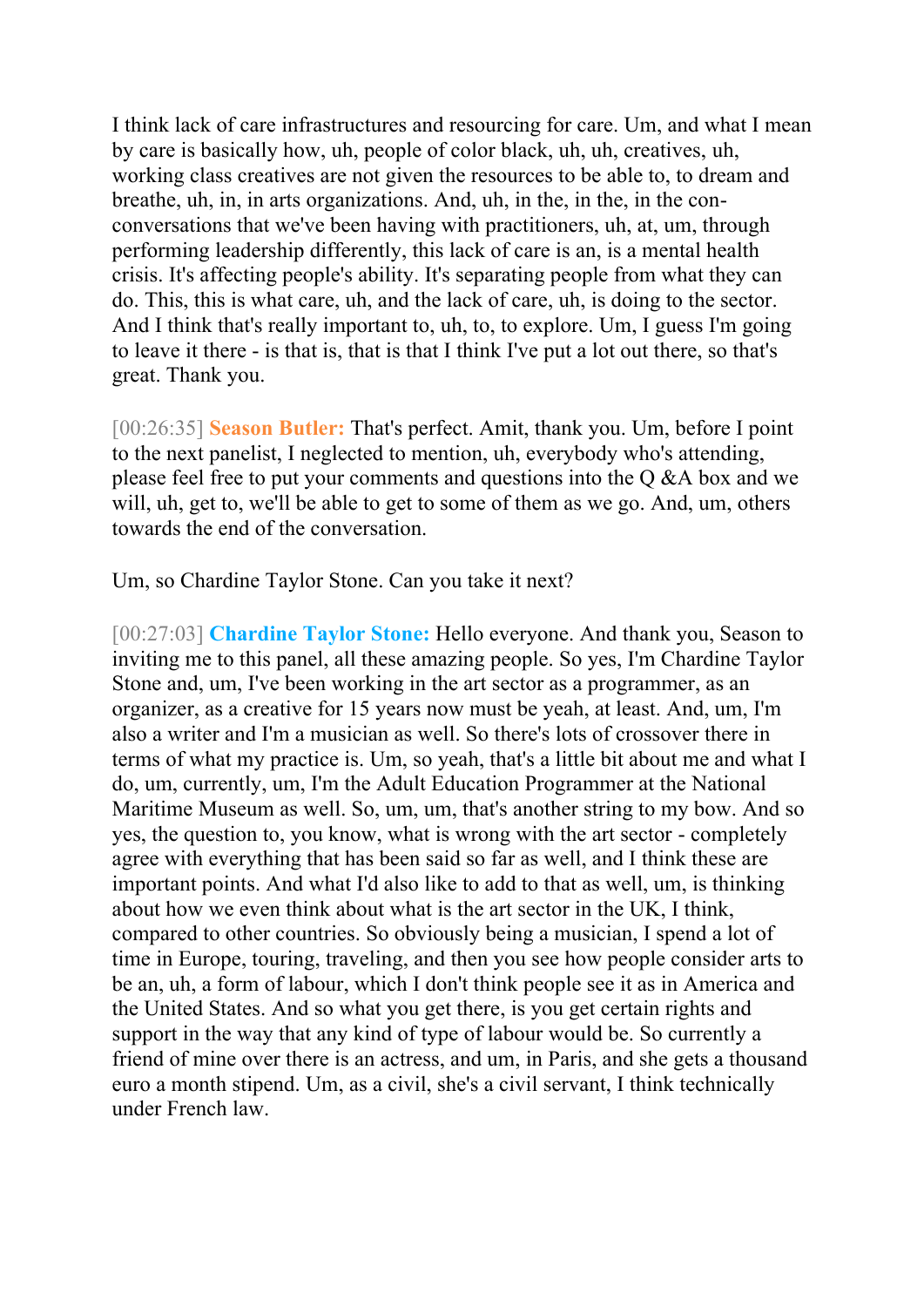And that means that she can afford to pay for her flat - there's like material things that she can pay for here - pay for her flat monthly, which means she gets, gets time to then do auditions, et cetera, et cetera. So there's like an active encouragement that understands that artists need space, time, getting back to mental health, somewhere to live, be able to pay their rent so that they can actually focus on the work. And also as a musician as well, and the difference in how you sort of treat ed here for - very sort of basic example, but a lot of musicians talk about it, say like the rider that you might get for a band, you know, the food that they give you, things like that; standard practice in Britain: beer and crisps. When you go to Europe, there's a canteen, there's food, you know, people understand that you've, that you've traveled, that you're providing them a service so that they put that care into there, and also all the staff that are working all the tech and everything like that, so everyone has a meal together and it's just understood that seven o'clock, this is what everyone's doing we're not working, and we're taking that time to look after ourselves, and then we can continue doing the work, and it's a real stark difference there.

So I think when we're getting into the sort of heart of, of what is wrong in the art sector is everything that has been said before. But also I think culturally, within the sort of Anglosphere of how we think about what the arts are, and what their place is within our world, and as a form of work, I think that's something that we really need to start working on challenging, and that can be through fighting for policies that're actually quite similar to what's happening in Europe already on a practical level.

[00:30:32] **Season Butler:** Thanks so much, Chardine. Lena Šimić, was it? Come in next.

[00:30:38] **Lena Šimić:** Hi! Hello, and thank you very much, Susan, for inviting me for this panel. So, uh, I am a middle aged white woman with blonde hair, black rimmed glasses, and in the background I have 'Labour' - um, kind of a poster thing - and also a poster against the arms fair, which was happening in, in Liverpool.

Now I'm Liverpool based and I'm a artist and a scholar, but I'm also a local counselor Labour counselor who came into, into the Labour movement because of Jeremy Corbyn and is now very disillusioned for it, for what is happening with Labour, but that's internal Labour politics. Now, um, I feel, um, because I work in, uh, as an artist activist and as a local counselor as well, and I'm also, um, in education at university. So I kind of feel I have all these different hats as if, as to who I am and how I can approach this question around the art sector and what it is. Um, now I feel that what we really miss in this country - and it is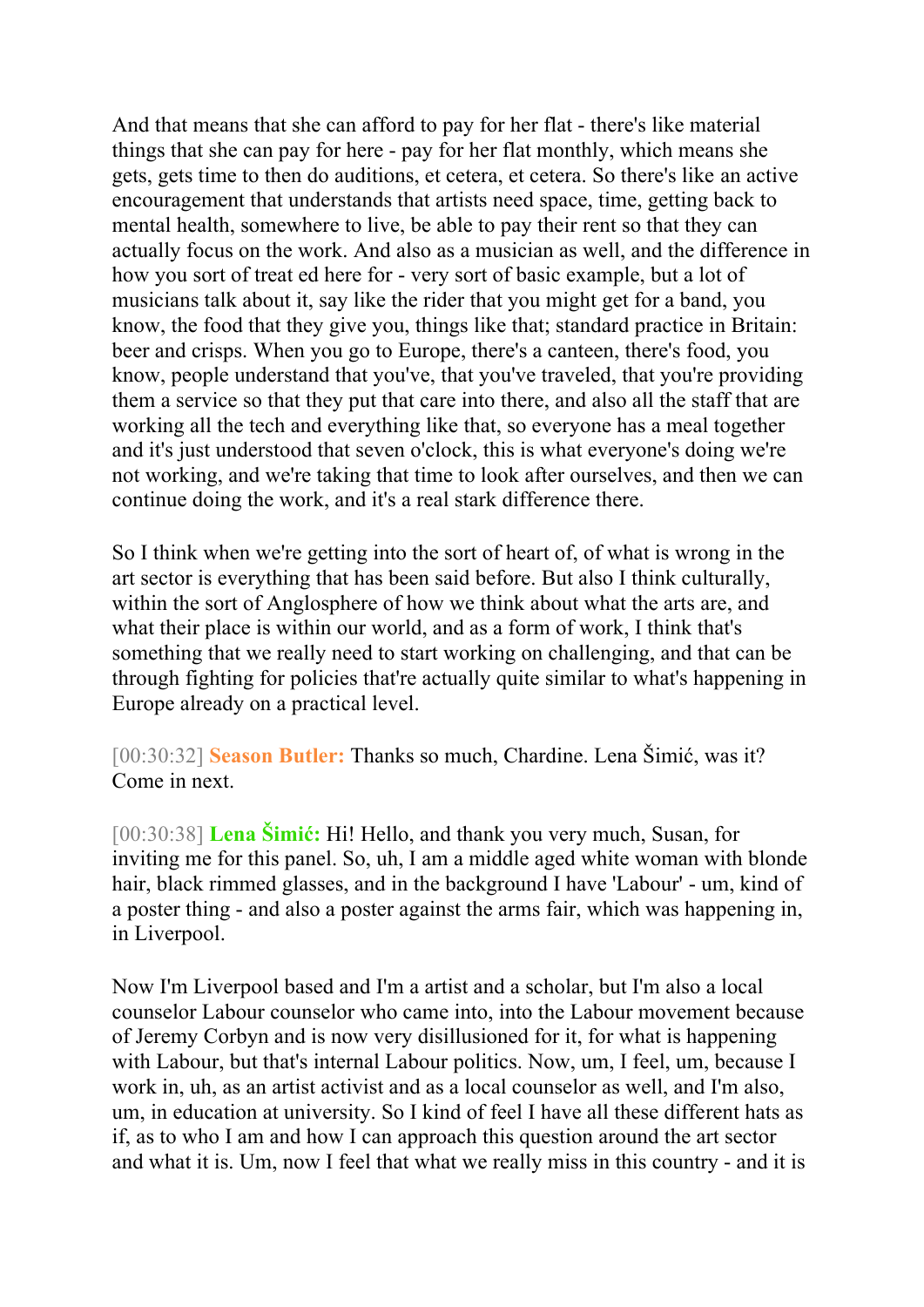something that labor would have put in, would have delivered through the last manifesto - which was the arts pupil premium 160 million extra funding into education in arts, and I think that's crucial because we need to really understand that arts is about your whole being creativity as a child, so that the value of arts is kind of ingrained in us, it's put into us because we are creative as young children. And I think that's important that we see this value of what being an artist or what being a creative person means from very early on.

And I think at the moment, art is being very much devalued as, as a profession, because as you can see, uh, with the GCSE, with A-levels and the curriculum, we are having less and less students taking these subjects and, uh, people who are studying them, they can't find work, uh, working, uh, delivering as drama teachers or music teachers and so on.

So I think that's also very important to kind of connect this between, uh, education and, uh, and art sector and kind of how we are devaluing, um, arts as a whole. And yet it's, it's so important that even, you know, when we are little, we are learning how to play instruments, that we are using drama, that we are, uh, have access to galleries to, to go to, to see art as, as, uh, as young children. And I think that's what's wrong as well in terms of, um, the arts, the arts sector. And just because what a Char-, uh, Chardine has mentioned is also, it, it made me think of, um, universal basic income, that that would be something that we could fight for, and that would enable artists to work much more effectively I think.

And another thing is like, because I work as a university lecturer, I'm a reader in drama. Uh, I make it my policy never to pass on any opportunities, volunteer opportunities to my students, but only paid work. And so every time when there is like some kind of opportunity to experience some acting, uh, I always ask, well, is it paid or not? You know, and only those that are paid should be encouraged. And I think that's very important that, you know, uh, we don't, if you have some little power like this, you know, to make sure that we are only, you know, passing those opportunities or even participating in only those things in which we are paid and valued as artists or as cultural workers.

So I'll leave it at that for now. Thank you.

[00:34:35] **Season Butler:** Thanks, Lena. I think that's such an important thing for us to keep in mind, those of us who, um, who are maybe a bit more midcareer and, um, who have some of these relationships with institutions to be able to push back, uh, on behalf of, um, the people who are coming up next. You know, to be able to just ask that question, 'Is, is this really the best you can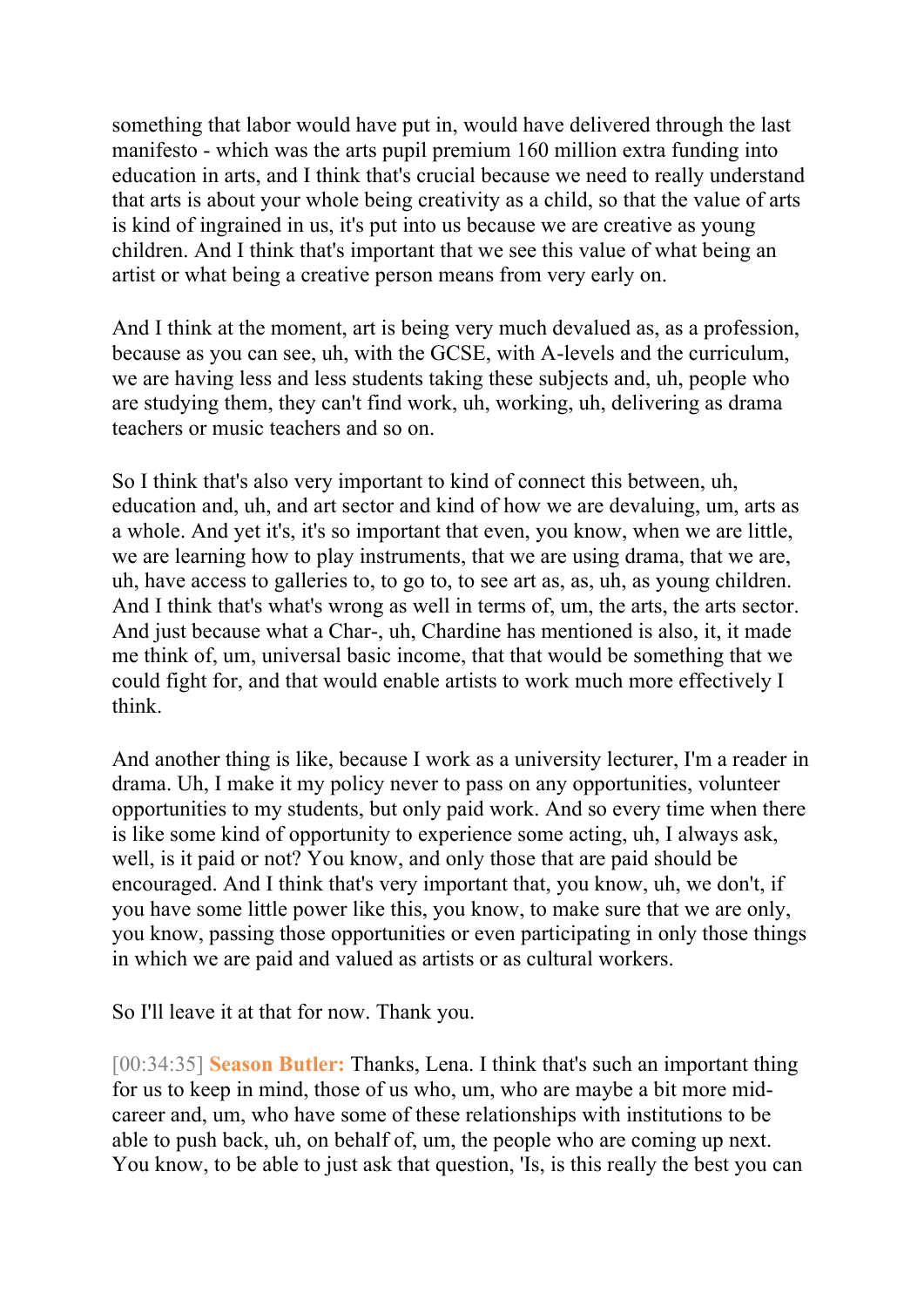do?' or to say, 'no, actually I'm not going to be a conduit for, um, for, for free labor.' Um, and to be able to set that up as a value early in, um, the careers of are like younger in the careers of, uh, people who are starting out.

Um, great. Thank you. There's a lot of food for thought there. Um, Zita can you come in next, please?

[00:35:25] **Zita Holbourne:** Thank you, greetings, good evening everybody, and thank you for inviting me to be on this panel, Season. Um, I'm Zita Holbourne, I'm a multidisciplinary artist and also human rights and equality campaigner, a trade union and community activist.

Um, so I'm a visual artist, a curator, a poet, a writer, an author, and a vocalist. And I hope I haven't left anything out. Um, but yeah, my practice sort of spreads across, um, uh, the, the, the arts, um, and, um, I've been involved in the arts. Yeah, my whole, my whole life, really. Um, and, um, pretty much, uh, been involved as a, an activist and campaigner certainly, you know, um, all of my adult life and, um, you know, when I, from when I was a teenager as well. And so, um, I'm the national chair of BARAC UK, which campaigns, um, against racism and injustice and austerity. And I'm also involved and active in 2 trade unions that represent workers in the arts and culture.

So I'm the joint national chair of the Artists Union England, and I'm also the National Vice-President of the Public and Commercial Services Union, which represents - amongst other workers - workers in the national museums and galleries and historic palaces in the UK. Um, So I effectively campaign for equality, freedom, justice, human rights, and workers' rights through arts and through activism, and so there's a lot of crossover and fusion and interconnection between what I do as an activist and what I do as an artist. And I try and use my platforms as an artist to get those campaigns and messages that I'm involved in as an activist, uh, across.

Um, what's wrong with it, the sector, the arts sector? Well, I'd need like a week to talk about this. Um, so I think there's so many things and, um, you know, as I'm going last, lots of people have already spoken about those things. Um, There is definitely discrimination. Um, uh, if you're intersectional person, then you've got multiple discrimination and barriers that you're facing.

Um, there's, um, particular race discrimination in the sector. Um, it's quite, um, exclusive rather than inclusive. It can be, um, quite snobby and, um, elitist. There's not enough investment, um, in public funded arts. Um, uh, there's issue of precarious work, which has already been mentioned. The fact that people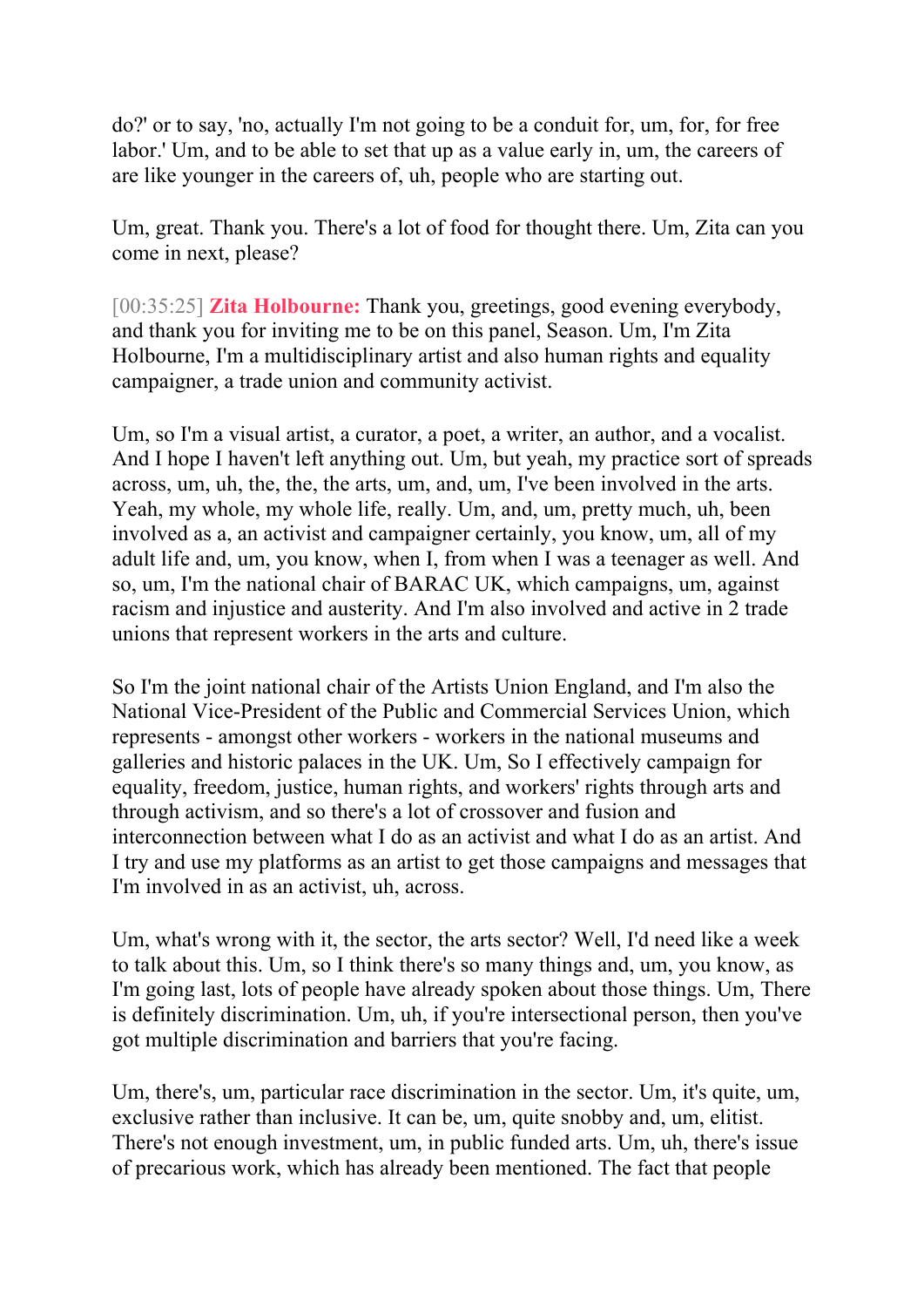think that you can work in the arts and live off thin air, and do it for the love of it. And actually you still have people - insultingly when you've been sort of 20 or 30 years in the industry and, um, running your practice - trying to say 'But it will give you a platform!', and you don't need a platform, what you need to do is to put food on the table for your family and pay your gas and electricity bill and your rent.

Um, so it it's, um, it's a very, very strange set up that the way that artists are not valued, um, across, um, uh, across the world, really, I think, um, and not just, um, by people at large, within the industry as well, you know, um, those working in the arts who use artists for their benefit and spit them out when they don't want them anymore.

And as a representative, a trade union representative, I'm representing a lot of people who are facing exploitation, cancellations, failure to pay them. Um, uh, another issue is, uh, art studios, you know, and rogue landlords and the conditions people have and the benefits system in terms of, um, support that people get to continue with their practice. And I think it's already been mentioned, a lot of people who work in the arts cannot survive off what they do as an artist. The majority of, um, artists, uh, members of AUE, um, are socially engaged artists. So the other issue we have is the impact of the pandemic, which has amplified over a decade of austerity, um, and amplified all the worst aspects in terms of, um, cuts, lack of pay, discrimination, all of that has become worse during the pandemic.

Um, so yeah, there is a lot wrong with the sector. And I think the other side of that is the access for audiences to the arts. There's an issue there as well, people being out-priced, um, and it only being for the wealthy, and not affordable, and not free, um, for everybody to access. Um, and art should be for everybody. It should be accessible to everybody, whether you were an audience, um, a service user or practicing artist, and I'll stop there.

[00:41:05] **Season Butler:** Thanks so much Zita. There was what you were saying about, um, the elitism of the arts and, um, the, the kind of closed space that it can often feel like, um, also reminded me of a point that Lena was making, um, about the, um, uh, the arts pupils premium.

I, I started to think about how, um, state schools can really provide a space for like meaningful interclass contact, uh, among young people. And when we take the arts out of schools, uh, we're not just taking them away from, uh, kids who might grow up to like practice those art forms, but we're also taking them away from potential audiences for the arts, um, and or from people who might like to,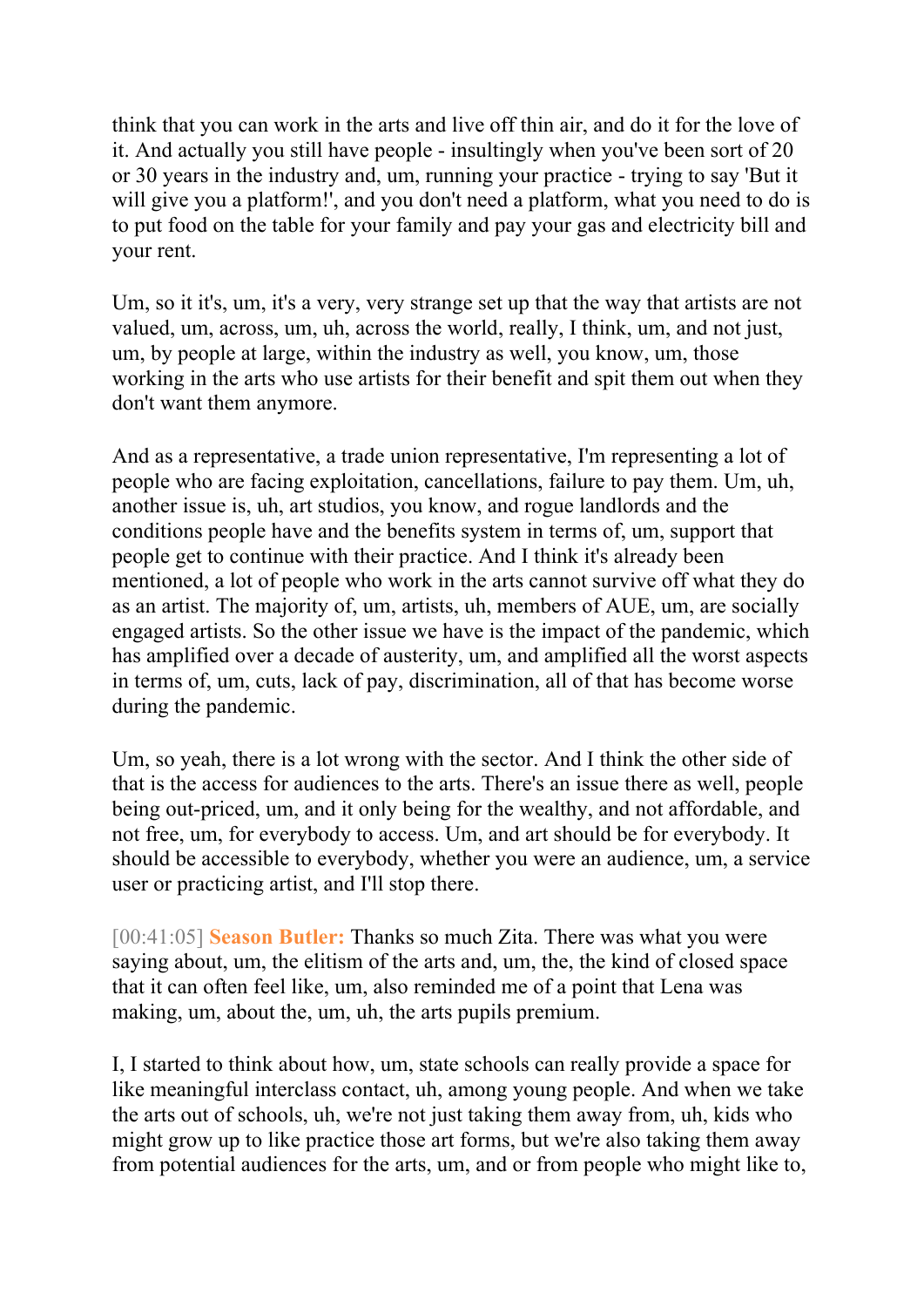you know, sort of have creative hobbies. Um, but I, this, I think, um, it helps to kind of, uh, create, uh, even greater class stratification and also, uh, to keep the arts, this sort of like mystified, rarefied field, um, that as you say, Zita really, um, can and should be for everyone - everyone who's interested, you know, you also have the right to like, not care about the arts, obviously.

Uh, thanks everyone. Um, so I wanted to hear from the panel as well. Um, what are some of the lessons from past or present radical movements or countercultures that might usefully address some of the issues that we're facing in the creative sector in the UK right now.

## [00:42:47] **Dr. Amit Rai:** Should I?

[00:42:49] **Season Butler:** Yeah, why don't you go ahead and come in on.

[00:42:50] **Dr. Amit Rai:** Okay. Hi. Great. Thank you. Um, so radical movements or consequent cultures that can give us some resources for organizing. I want to. Uh, name of a couple of organizations and movements that I think have been important: Barbican stories I think is doing important work right now, and they're doing it in a way that is, um, enabling us to sort of understand what it means to speak up and organize while still retaining what I would call, like something like a strategic opacity or kind of, well, a guerilla tactic,a guerilla tactic, uh, in terms of, uh, addressing institutional racism. Um, 81 Acts of Exuberance, uh, in, in, in Brixton, um, this sort of bringing to, um, well activating a counter memory of the 1981 riots and engaging with, uh, local communities. I think that they've provided some amazing sort of resources and, and, and, and practices of, of organizing. Um, I wanna sort of just, you know, do a shout out for Asia Art Activism and the work that they've been doing, um, is I think been really, really important, and I know it's been important for a lot of, uh, uh, artists and activists, um, here in the UK, but also trans nationally - I think it's also something really important to put the UK arts and cultural sort of, uh, sector in a transnational frame, uh, and not sort of, um, make it only about the UK in other words, because I think there's a lot of really important connections we can make just in terms of resources, but in terms of contextualization. Uh, Sex With Cancer, I think it's been doing just amazing stuff.

The, the Center for Chinese Contemporary Art and the critique of it, the critique of against white leadership and white fragility of this, of these, of this Chinese organization, uh, Chinese cultural organization that I think movement has also been, I think, important because it's also confronting what I think is another huge problem today in the arts, and that is white fragility.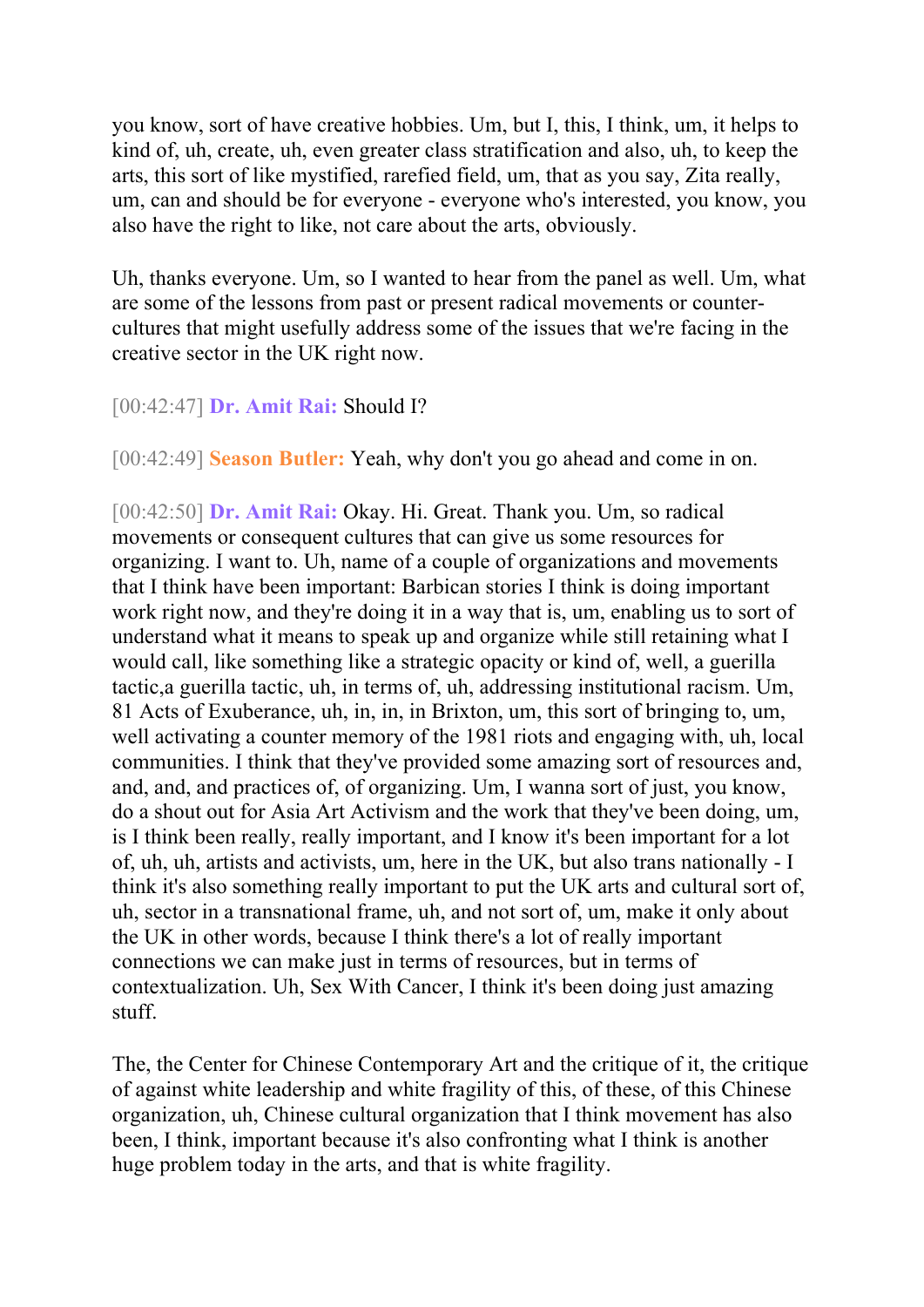Um, and, and just, I grew up in the United States and I I've always been really just inspired by the Audrey Lorde Project in, uh, in Brooklyn. Yeah, I'll just stop there. I mean, I've been, well, I also have found like organizing resources and inspiration in, in the work because I also do work in post-colonial, uh, criticism, uh, decolonial movements. Um, so the work of, uh, post-colonial scholars have been an important sort of organizing, uh, resources for me, but I'm also thinking about, uh, the Zapatista movement, uh, the Dalit Panthers, the Dalit Panthers in India, who of course were in solidarity with the Black Panthers in the United States.

Um, yeah, I mean, I think when we think about what kind of resources these, these organizations provide, they don't provide us models. They provide us, I think, with, uh, the inspiration of our own to create our own conditions of revolutionary becoming. Um, and that to me is why these, these organizations, uh, yeah, feed, feed, feed my feed, my activism I'll stop that, stop there.

## Thanks.

[00:46:08] **Season Butler:** Thank you so much. Um, lets see, uh, Chardine, would you come in next?

[00:46:15] **Chardine Taylor Stone:** Oh, me. Yes. Um, yeah, I mean, those really sound really amazing and I love the Audrey Lorde Project as well, actually, they're fantastic, I didn't have a chance to visit them last time I was in the States, but hey, for next time! Um, yeah, so I mean, I've actually been reading mostly about pre 1960s activism of black women, particularly who were involved in the communist party, actually, and their kind of organizing which sort of utilized the kind of Harlem Renaissance movement as well. And I think people forget, but this is another thing that's really important when it comes to, um, understanding our history is, is that people forget that these were very political people as well. I think when we look back on those times for like, there's, sometimes there's a tendency, I think for people to separate art and politics, when a lot of artists are, are political organizers or also have a political view as well. I mean, Langston Hughes being an obvious one. Um, any of those, um, artists and creatives during that time. So I've been reading mostly about that actually. And, um, in terms of the lessons that we can think about now, I think the main one really is that real focus on international organizing and international collaboration, I think is something that we need to return to again, they were constantly traveling, they were going over to Russia, quite a lot, which I thought was extremely interesting as well at the time. And you know, that that sort of, understanding of working collectively and how to connect with people as well - this is, the arts is a great way to connect with people politically.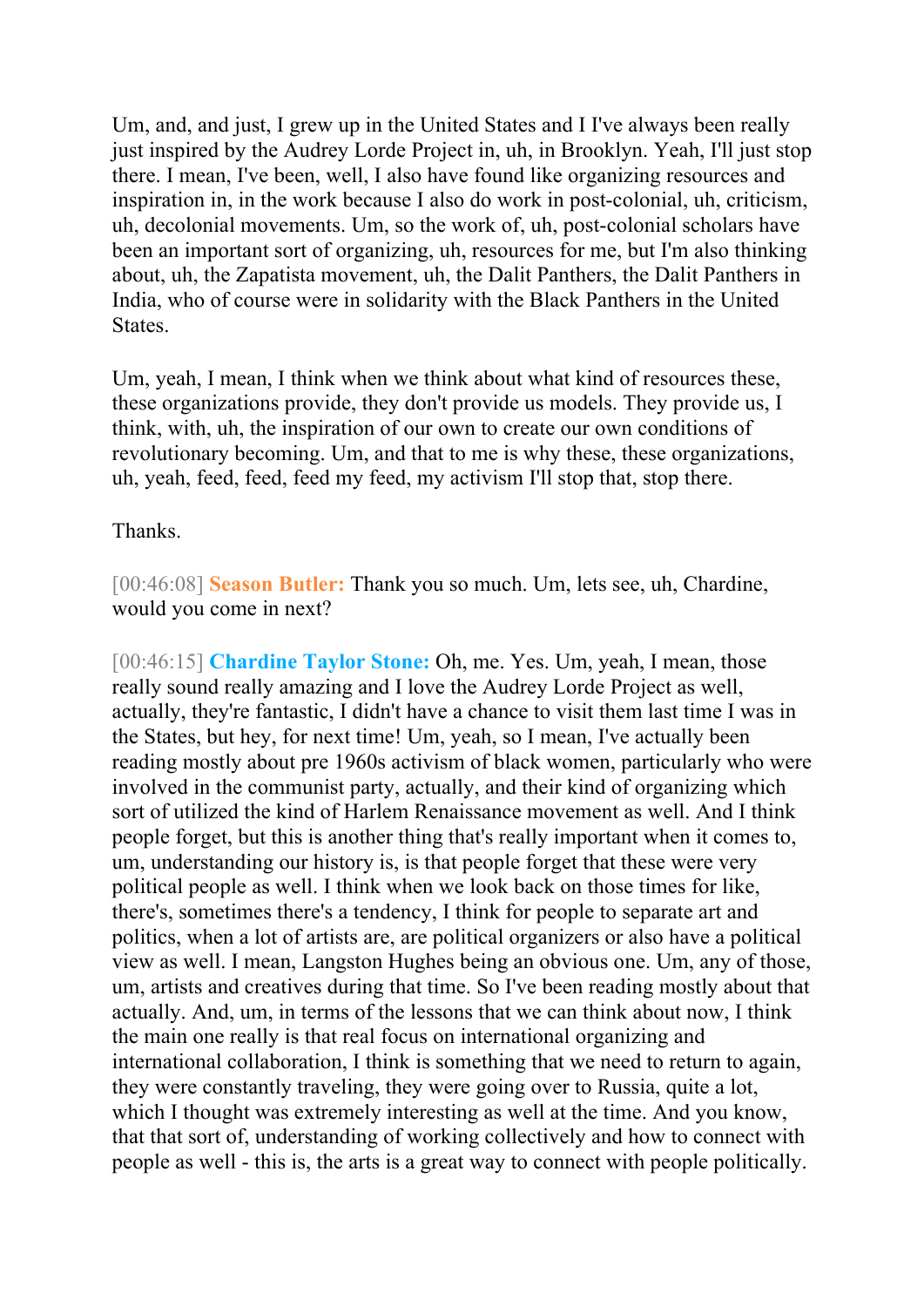And then that manifests in Claudia Jones doing Notting Hill Carnival as a way to bring communities together, but also to sort of, to bring about a kind of, sort of collective amongst the working-class in terms of things that people can do together, getting people talking, dancing together as well, I think is something that as creatives we are extremely good at.

And, um, I actually think even you know, for the left, at the moment in the UK, um, one of our failings is not actually being, is utilizing the arts enough. Because if you look at any successful movement across the 20th century or even into now actually, the creatives and artists have been quite central to that. People react to things emotionally, people think that people, you know, react to politics in this intellectual way and the same that we do - most people don't do that people react by, through images, through music, through those sorts of things. So I think that's something that we can actually start to sort of bring those back together again. So at the moment, what I see is I see the artists over here, you know, people are talking out things, we're talking about the politics, what have you, and then the organizing by the people who are doing stuff around domestic violence, people who are doing stuff around housing, those sorts of thing is over there. So we need to start bringing these back together again and being like, you know, how can I help you communicate your messages out into the world?

[00:49:37] **Season Butler:** Really good points, I'm jotting loads of followup questions. Um, Zita can we hear from you?

[00:49:46] **Zita Holbourne:** Thank you. Yeah, I think there's, um, lots of different groups and movements and, you know, in the past and in the present, the trade union movement is one thing that I would mention, um, in terms of bringing in, mobilizing, bringing people together to organize, and actually in the present time we've got smaller trade unions, that, you know, come from the grassroots, that're organizing around important issues, impacting on black and migrant workers and precarious work. Um, I think that, you know, over the years, we've had to create safe spaces for ourselves historically, um, as well.

So, um, I really admired the black arts movement in the 1980s, the black power movement, which of course was in the UK as well as in the, um, USA, um, which organized, uh, you know, groups of black people coming together to organize The Black People's Day of Action after the New Cross fire, um, around Mangrove, around Notting hill.

Um, so all of those, um, movements, uh, like really inspire me are really important, um, you know, were able to do mass mobilizations and take like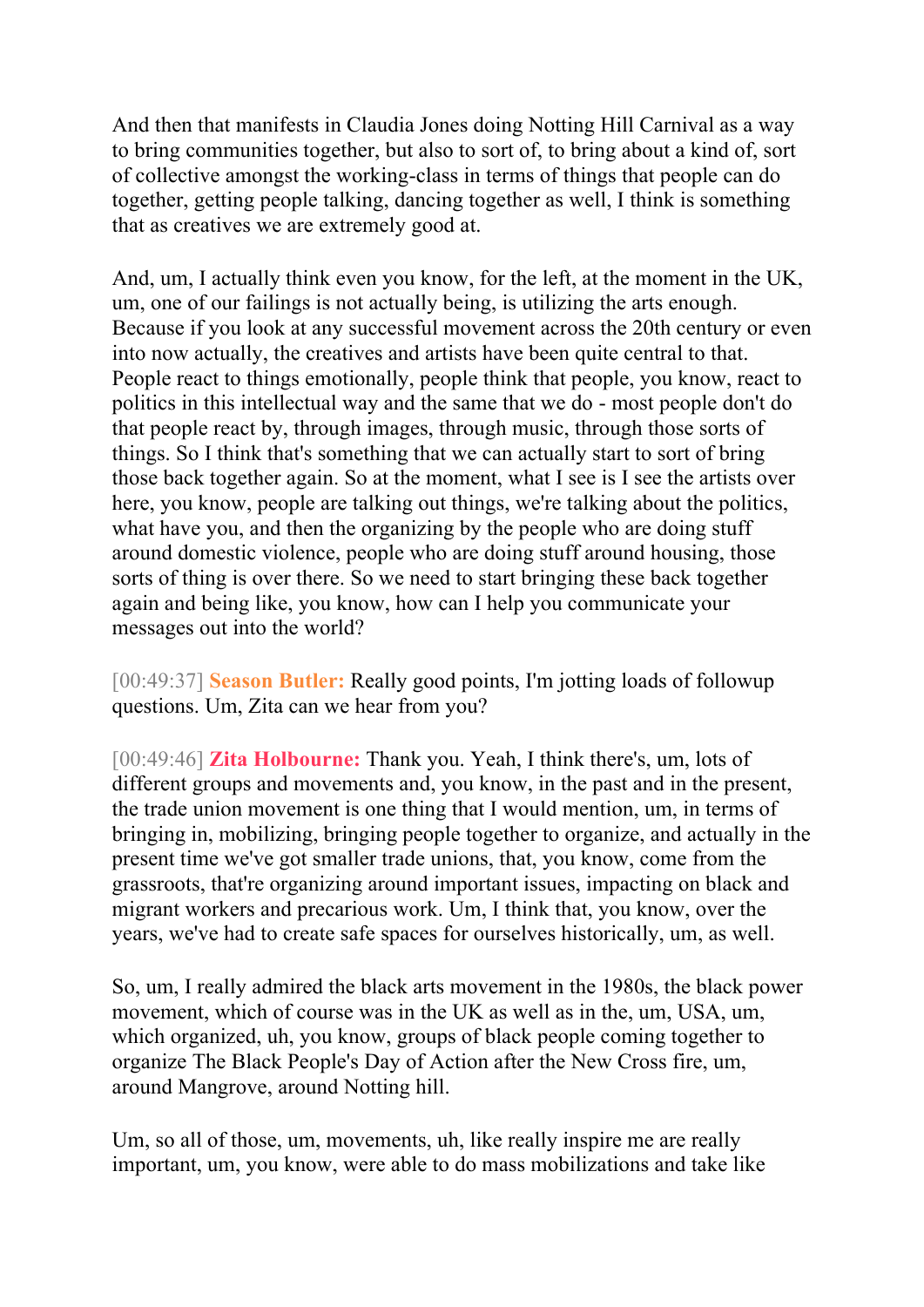really important action. I'm um, a trustee of ACTSA, and ACTSA is the successor organization to the Anti-Apartheid Movement. So if we look at that, that became an international movement, um, you know, the, um, led the boycott campaign, which faced a lot of opposition or resistance, including from the Labour party initially, you know. So, um, but you know, it became a global movement of action. Um, And, um, I think that there's lots of socialist movements that I'm part of and have co-founded like BARACUK, um, that campaign around justice and equality and bring people together, but equally important are places that create safe, sacred, supportive structures for us, and they may be smaller, you know, they may be about, so for example, I'm a part of a vocal group called Nawi Collective which is an all black women and femmes, um, singing group, that's that, you know, what's important to us is all coming together to create a safe space, a spiritual space for ourselves, more than the gigs that we do as much as you know, they're, they're enjoyable.

Um, I founded The Roots Culture Identity art exhibition and collective to provide a space and a platform for young black artists to exhibit their art because of the discrimination that they face, so I think there's lots of things like that.

Um, two other things I just want to quickly mention is that when I was growing up sound systems organized dances, because of the racism, meaning that we couldn't get into the mainstream clubs. And I'm, um, came up through the performance, poetry, spoken word circuit, and that was an underground movement again, because we were not seen as real poets. There's real snobbery in the poetry world, and so we organized our own thing. So I was part of collectives and hosted, um, you know, poetry nights and worked with a lot of poets, and we created our own spaces for, um, you know, to cater for our own communities and be able to express ourselves in a way that we wanted to, without being judged and criticized as not being the right kind of poets.

[00:53:29] **Season Butler:** Yeah. I mean, that's, that's such an issue as well when the, um, when the sector's narrow and indeed the preserve of wealthier people than our, our idea of what constitutes art, um, what's a professional practice what's real art, um, ends up being funneled through a very narrow definition that leaves a lot of people out and, um, tends to like replicate this very damaging kind of, uh, market system where there's this like elite cabal saying only this is valuable and this is really valuable, and we have it in our little club to kind of collect and trade amongst ourselves.

Um, thank you. And, uh, Lena, that's your.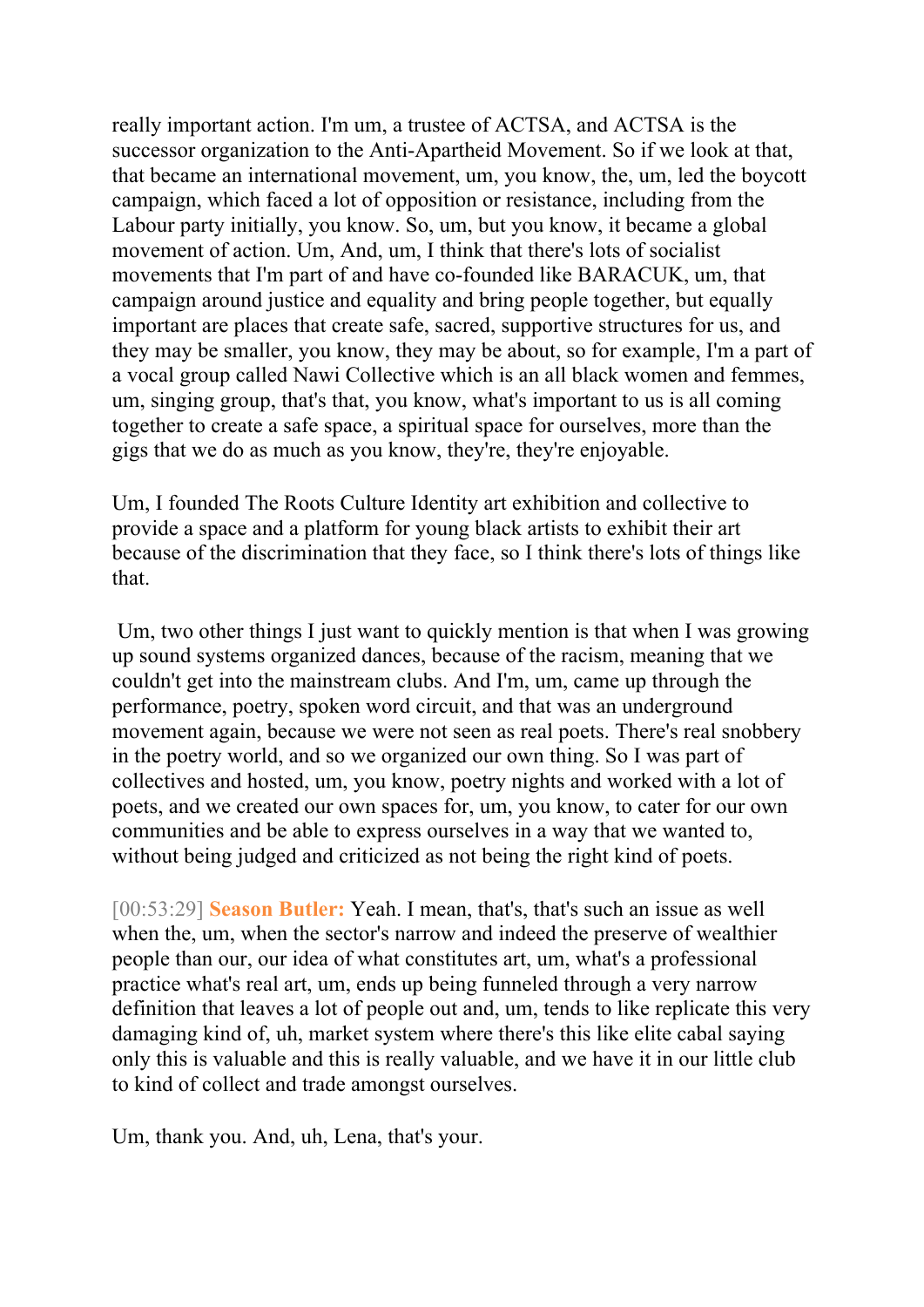[00:54:21] **Lena Šimić:** Thank you. So I'm going to mention just a couple of, uh, because a lot has been already said, and I know we want to get to the audiences as well and their questions. So I want to mention The Artist Placement Group that was from the 1960s and what they've done is like they had artists in government and in, in, in, in the industry so in a way, kind of, uh, artists placed in the organizations, and also, uh, Mierla Laderman Ukeles who was an artist who was working with the sanitation department of New York City. So again, she was placed as a part of, um, of this department and she shook the hands of 8,500 workers, uh, cleaners, uh, sanitation workers in New York. And I, so I think it's quite important that we, as artists are inserting ourselves into, uh, into realities, into, into, uh, council departments in that sense. I mean my head is all kind of local authority because that's where I'm, you know, where I'm based as well.

Now, um, uh, I, I'm a part of Walton, like a constituency, uh, which is, uh, in north Liverpool and as a Labour party group, Constituency Labour Party, they had also, um, events which were political education, but they also involved artists. And so it was kind of coming together of community organizations and of artists and kind of, you know, telling each other, what do we do in our constituency? And I also would like to mention a project that I did with the late Tim Jeeves, uh, who was my good friend who sadly died, um, just the last month. And we did this project, uh, through Live Art Development Agency DIY program, which was about connecting, uh, art and politics. And, uh, it was, um, a project - *The Party Calls You* - and it was about actually at the end, we came up with this idea of a ward artists manifesto, and the ward is like the smallest political unit that exists when you're voting in, uh, in local elections. So each one of us has a local counselor. Right? So what we thought is that if each ward could also have an artist, that would be fantastic, and that would be like good, uh, arts renaissance across the country. So we have this, uh, uh, resident ward artist manifesto that I'm happy to share with you, and maybe if you, if you want to look at it, but in a way it would be about, you know, I'm a local counselor, I have some of the funding that, that is given to me as in my ward, and in a way, what I did last year and I will do again this year is to fund an arts project. So to fund an artist, to do some work in the community. So in a way I think this would be a good, effective way to bring artists into every neighborhood, into every, uh, into every ward because that's the smallest political unit. So I think that's one way how we can kind of infiltrate the arts into, into our ward work as well.

So, um, I think, I think that's, that's enough from me for now.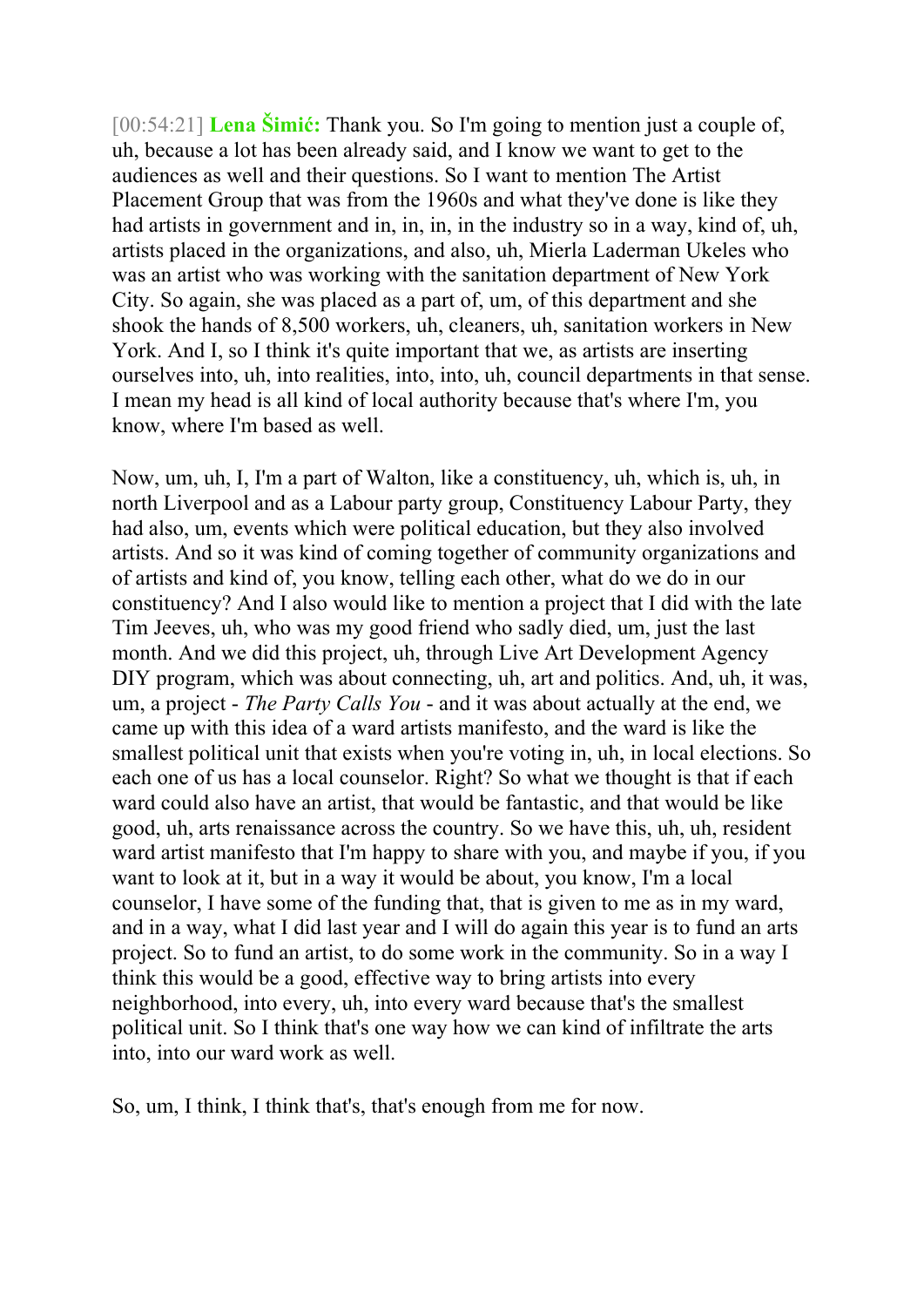[00:57:35] **Season Butler:** Uh, no, not so fast. I have a question about that, actually.

## [00:57:38] **Lena Šimić:** Okay, okay!

[00:57:39] **Season Butler:** Um, so what, what do you say to people who maybe come back to you with, um, look, you know, my, my kid's school class is packed. Um, I've, I've got, uh, teenagers who, um, might want to do A-levels, but we don't have, uh, EMA anymore. Um, you know, the infrastructure is crumbling. Why an art project, you know, sort of, uh, why, why take some of this budget and, uh, and spend it on the local art project?

[00:58:13] **Lena Šimić:** Right. No, they don't try to me like this, unfortunately, but so, you know, I would, that would be a, probably a lot of money. What I'm talking about is more kind of, because in terms of how a local authority funds things, right, through the wards you get, uh, depends on, uh, what ward it is. If it's in some kind of really uh, richer area you wouldn't get that much money, but if it's in the more deprived area, then there is more funding allocated. Now you can, as ward counselors, you can make decisions, how to, you know, how to spend this money. So arts organizations or community organizations, they don't have to be arts organizations, community organizations. You can encourage community organizations for example, to, you know, work possibly with artists and to bring artists into the community organization and then to create projects which would involve local people. I mean, that was the idea that, that we had and that we kind of piloted a bit, but, you know, I think it, it could be something that can take, take over in a way, because imagine if you had, you know, an artist in every ward, it would be really fantastic. But I think, you know, all of us are residents, we are constituents, we are citizens, and we all have local counselors, so we can write to them and they can ask about something like this - I'm happy to send, you know, our, uh, our manifesto that, that we've, that we've designed.

[00:59:47] **Season Butler:** Thank you. And, uh, thanks for letting me have like another little extra poke there. Um, I want to bring in one question from the audience. Uh, and so, um, this comrade asks, uh, given everything that's wrong in the art sector, in the UK, what keeps you steadfast in forging your own creative paths or radical structures?

So, um, maybe we can take it in turns to, uh, address that quickly. And, um, uh, we haven't heard from Zita first, so I'm gonna see if you'll just give us some brief thoughts about what helps to keep you steadfast in what you're doing.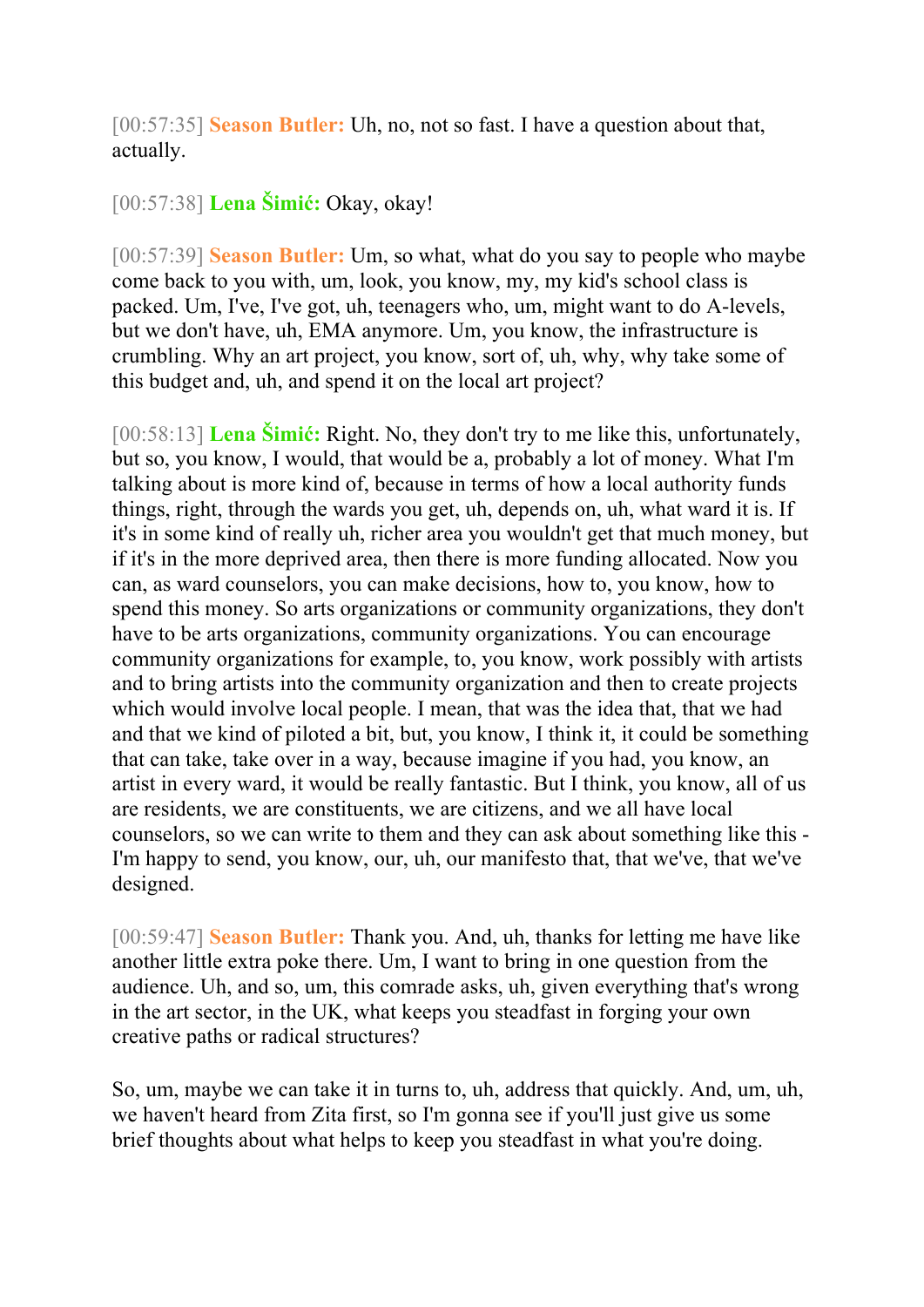[01:00:33] **Zita Holbourne:** Okay. Um, yeah. So my belief in myself and the belief in what I'm doing and love of what I'm doing, the passion for what I'm doing, I think that, um, if it can be quite difficult to have faith and belief in yourself in this environment and the discrimination and barriers that we faced.

Um, so that's something that I had to teach myself, um, built over, um, a long period and, um, my quest for equality and rights, um, you know, runs through my blood, my veins. Um, and so I will always fight not just for, um, a better future for the next generation, but I believe that we should have equality, um, in our own lifetime as well.

Um, I think I'm probably fired and fueled by anger a lot of the time. So, you know, some people, when they experience or witness discrimination or injustice, you know, they find it quite traumatising - it is traumatising to me. Um, but I channeled that into anger and that anger turns into action. But the reality is is that if there was no audience to look at my art, to read what I write, to watch what I perform, I wouldn't stop doing it because it's something within me. So I'm always going to create art, create creating art for me, you know, when I started to do it, it was never about making money or having an audience, it was about survival, healing, um, self care, um, for myself. Um, but obviously we should get paid for what we do. We shouldn't be expected to do it for free when we're taking it outside to an audience.

[01:02:36] **Season Butler:** Thanks. Chardine?

[01:02:42] **Chardine Taylor Stone:** Um, I was actually looking at, um, Rebecca Week's question. Is that, is it alright if I go and?

[01:02:49] **Season Butler:** Yeah

[01:02:49] **Chardine Taylor Stone:** is that okay?

[01:02:50] **Season Butler:** Absolutely, go for it.

[01:02:51] **Chardine Taylor Stone:** Um, thanks for that Zita, that's really, really interesting and much the same experiences and thoughts and I actually with you. Um, yeah, just to uh get to Rebecca Weeks' question, which I think is really interesting actually, and really gets at the heart of, you know, how can we go about organizing for that equality in our lifetime, as Zita was saying, and, um, looking at other movements and stuff. I think, you know, it goes back to this thing about reinvigorating the sort of radicalness in the arts, cause I feel like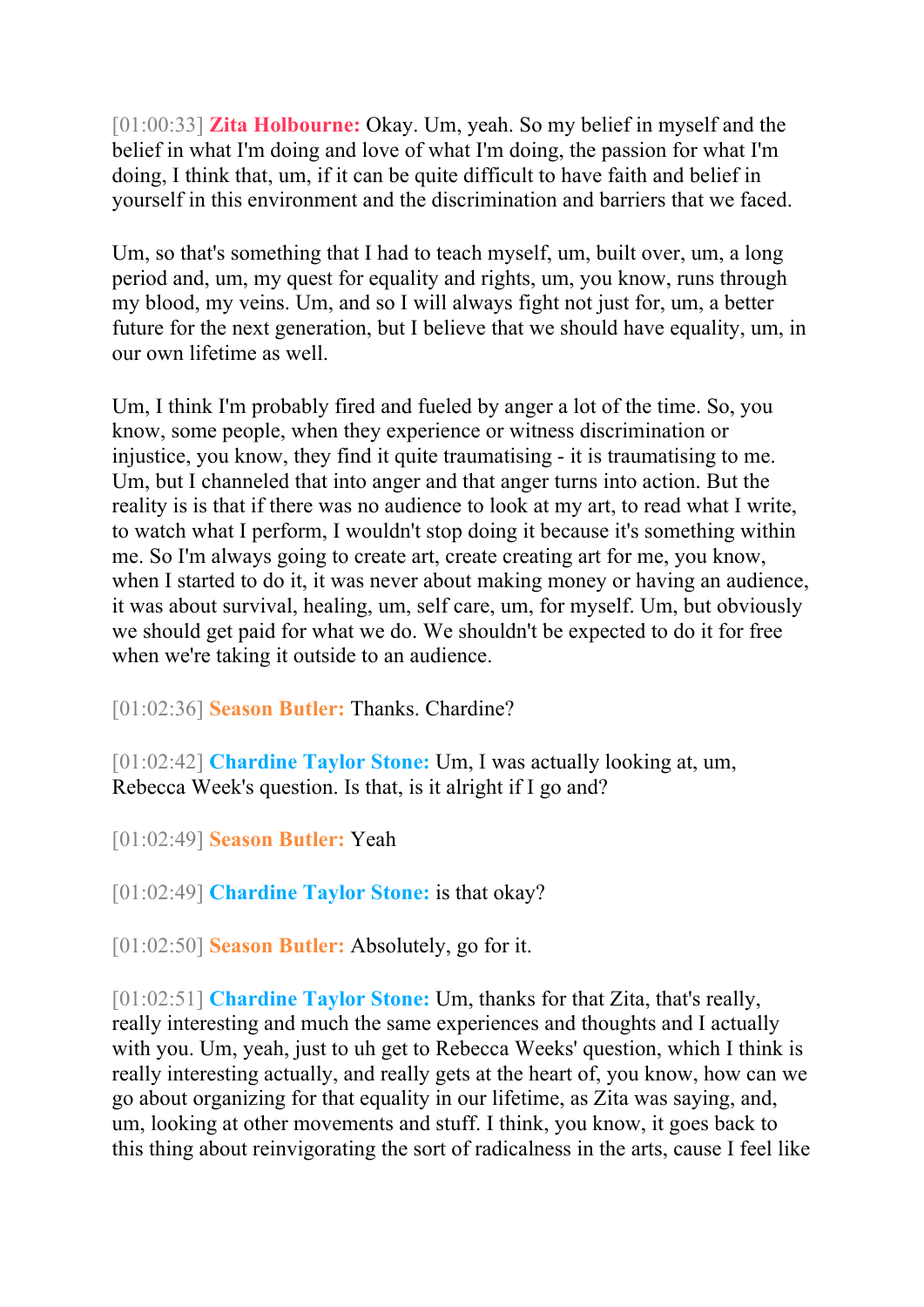it's become very liberalised in a way, and we've kind of lost our way a bit and I don't know how that's happened.

I mean, there's, you know, it could be a theory about the sort of reliance on funding and what that means. You know, cause we're never actually getting enough funding so that forces us to compete with each other in a way for these sort of scraps, when we could be looking at other models, like I explained in Europe where we have, you know, stipends, that sort of thing where we're actually considered as workers. And, um, the universal basic income as well, could be a way to sort of circumvent that, that need to rely on these government organizations, and we've all got to play the game and we've got all put our sort of very nice sort of safe applications in. And, um, often I feel like I'm doing the same application every time, but with different words, you know, it becomes, it's sort of extreme kind of alienation of what it is that we're supposed to be doing and, you know, sort of chasing that.

But, um, I think something else, um, goes deeper in that as well, and I think it's the kind of the artist relationship to sort of capital. And then when I talk about that, I'm talking about the arts market in particular and how whilst, you know, every other sort of market is sort of, you know, decreasing in some way the arts market continues to grow even during the, um, austerity and the crash, the market continue to rise. And I think, you know, this relationship that we have with patrons and that sort of thing, this is what makes it hard for us. You know, I think Rebecca says here, you know, artists are too polite, et cetera, et cetera. And it's like, we are, we are in that relationship. And then we could tie that in with the whole aura of the artist, everyone you know we're an artist, I'm a musician - music's just as bad, do you know what I mean? Everyone thinks there's something [inaudible] and, you know, I think that's important because you know, we do provide, um, skills and importance, but that aura doesn't pay wages. Do you know what I mean? It doesn't put roofs over our heads and this sort of mystical thing that we put on the arts is on the one side that Lena was saying puts a lot of people off from becoming an artist, cause that's something that, which people do. Or you know, when we we're doing our art history degrees, and our fine art degrees, we learn about all these movements and they're like these sort of groups of mostly white upper-class people sort of flouncing around some big country house somewhere, aren't they? Really, Bauhaus, you know, Bright Young Things, all that sort of stuff. You know, that's not the person from the council estate, that's not what we see.

So, um, I think it's, you know, I think I could go back to that point of looking at, and Rebecca's point here, looking at other movements where there's like a similar precarious relationship with work, and then organising around that way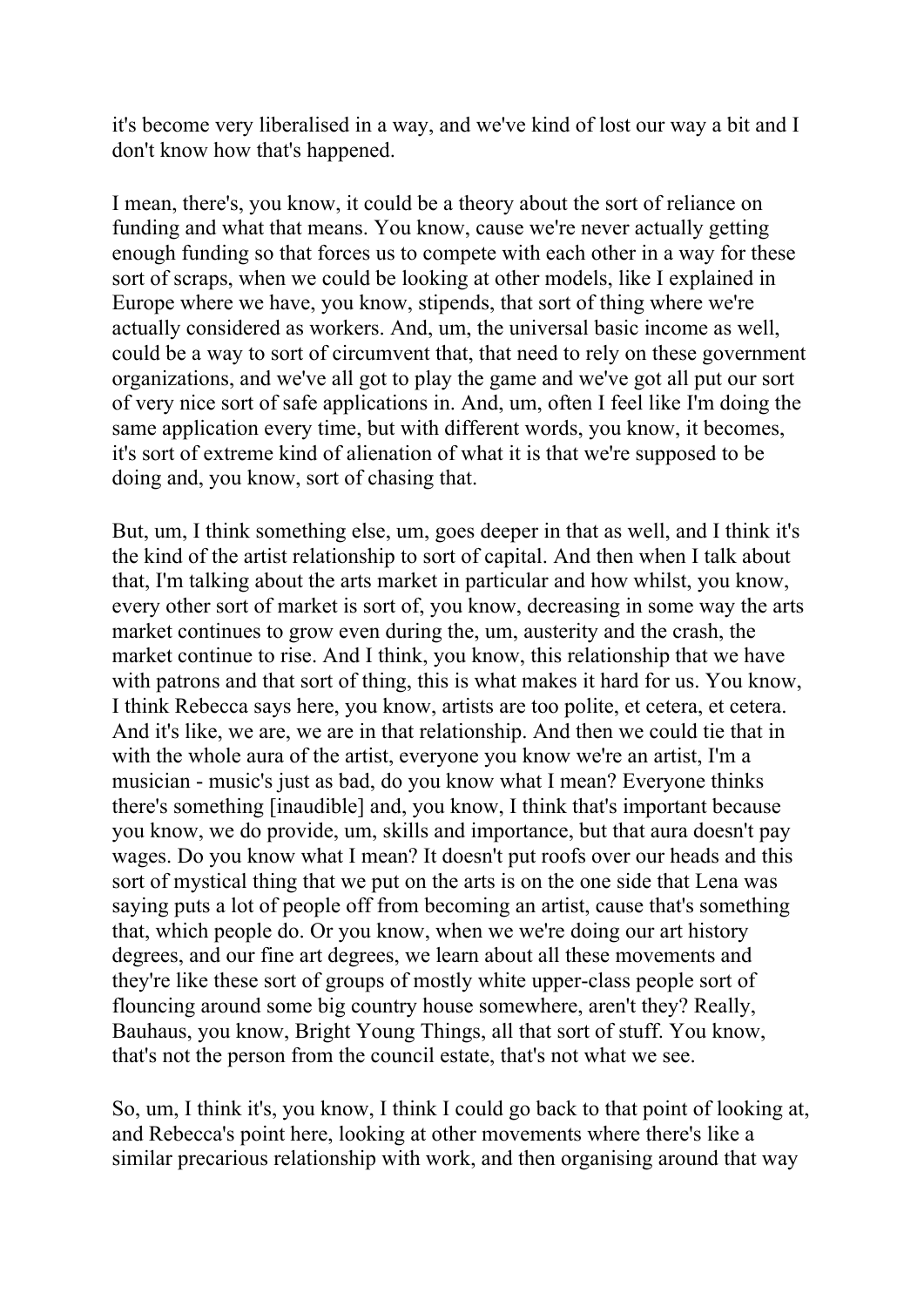and actually having some strategy, I think that just goes beyond, you know, let's get more fund government to give us more funding from the arts council because we're having a pay freeze for us arts workers at the moment. Civil servants DM sector that goes beyond that, that actually starts and look at universal basic income. That is something that artists should really be leading on really, particularly, because it is in place in other countries. And actually try to have some concrete policies that then we can present to the Labour party or whatever party and be like, this is what we want. So we can actually have that instead of getting caught in this circle of the performance and the leaders and all that kind of stuff on the social media, cause not really going to do anything.

So that's all I have to say on that one.

[01:07:22] **Season Butler:** Thanks. And I, um, yeah I think that, uh, this contribution from Rebecca Weeks from Performance Platform is really excellent. Um, I just encourage everyone to kind of give this contribution a full read. Um, I wanna take a moment to acknowledge that we are, uh, coming up to seven 30.

Um, I'm really keen to get at least a few minutes in talking about, um, how we overcome some of the barriers to organizing, um, like within the arts, uh, as creative workers or as audiences, um, because like, you know, sort of, I think that that's, that's really where we get our boots on the ground and take some action, um, rather than, you know, kind of continuing to reassure ourselves that we understand the problem.

Um, and I'm hearing a lot of, um, energy in this group. And I, I think that there just really is nothing like the boots on the ground. And also, um, the kind of like joined up understanding of the issues that the panelists have all kind of touched on. Um, but yeah, what would be possible in our lives, um, as artists, as audiences, et cetera, um, if instead of, uh, bombing Yemen, we were redirecting some of those funds. Um, you, what if our creative energy was, um, really looking a little further down the pipeline, um, at why it is that we're being subjected to over a decade now of really brutal austerity. Um, and so could, um, uh, Lena and then Amit, uh, come in with some thoughts about, um, organising.

[01:09:21] **Lena Šimić:** Okay, thank you, thank you, Susan. And sorry, I had a bit of a child emergency there shouting, so that's why I left, left the room, which kind of reminds me, you know, one of the things that I've been involved in for, for a decade was The Institute for the Art and Practice of Dissent at Home. So,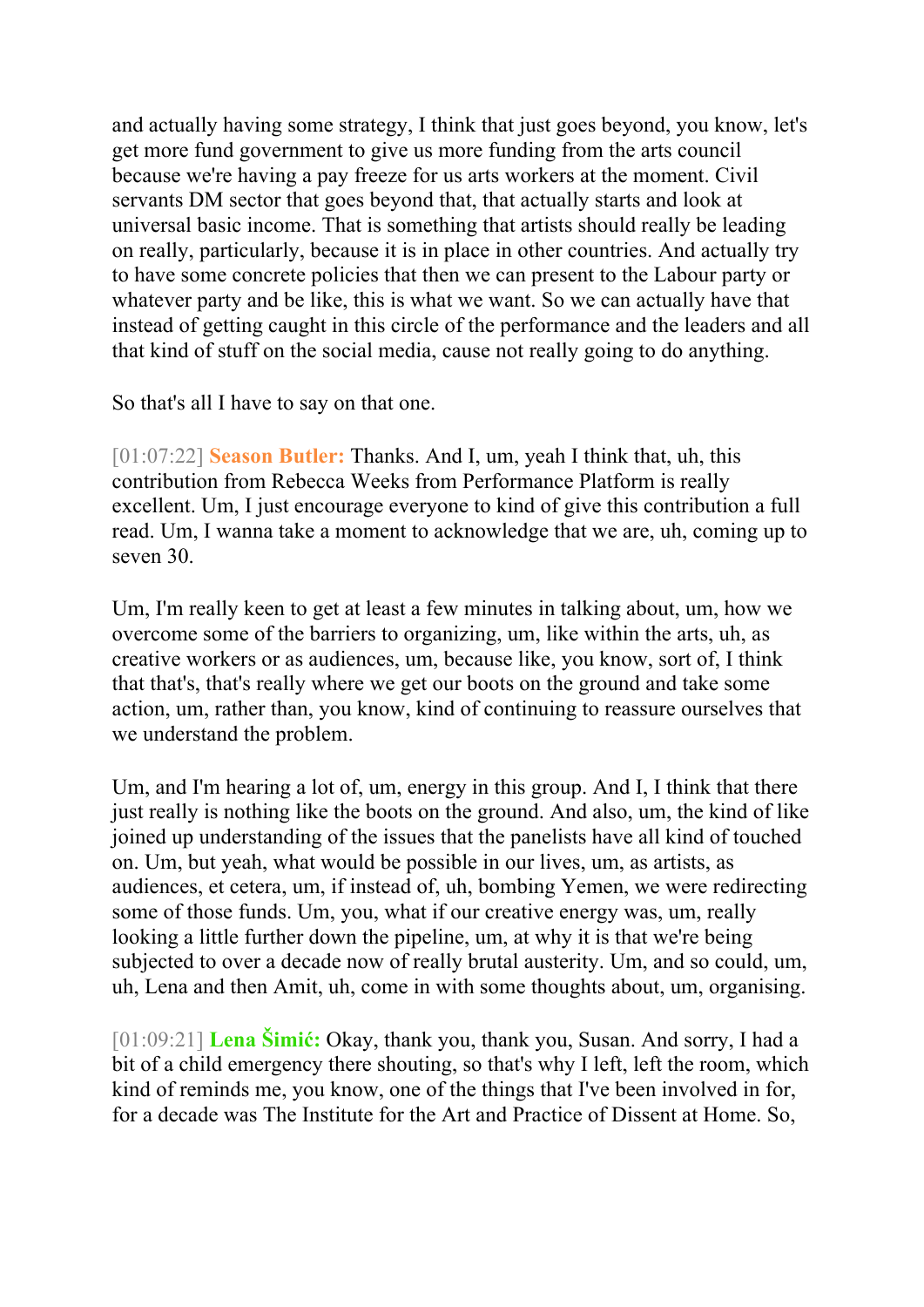[01:09:38] **Season Butler:** I was gonna ask you about that, I'm really glad that you brought that up.

[01:09:41] **Lena Šimić:** Yeah. So it's basically a kind of a as if your own little Institute at home that you have, but it was funded. It was quite interesting because when we set it up, it was, first of all, it was funded by 10% of our earnings, but our earnings as lecturers, right. So there is, this thing is like a, it reminds me of my, my Grecian uh, friend, artist who asked, who told me, you know, when you're an artist you are asked, 'Well, oh, do you, do you teach or do you sell?' Almost like you either have to then teach or you sell you know, those are the options how you can live. So in a way, when we set it up, we were, we, we teach, right, we don't sell. But then interestingly, because we were, we were very angry at the way, how, you know, like you had to rely on all these little commissions and this little bits of money that people would give you, like almost throw at you like 50 pounds here and there and you can't really live off it. So we said, well, we will give 10% of what we earn away. And, you know, we will be transparent about it. And it wasn't a lot in the beginning. But then as we were earning more at university, the more money was, uh, being raised. But interestingly, then the Institute became like a little beast that started making its own money. So, you know, it would get its own commissions and so on. So then this was the way of how this arts project, which was in the home was starting to make more money itself. So that was like one way of kind of, you know, maybe alternative way of organizing.

But, um, I, I wanted to kind of go back to, um, uh, Chardine's point there. That why, what, how we imagine this artist is always like this kind of, you know, people in these posh houses doing something, you know, that that is not what we do. Now, I represent Anfield, which is one of the most deprived wards in this country. Okay. And in a way, for me to use my MNF it's called, um, Mayoral Neighbourhood Fund money on arts can be, is actually quite risky because that's seen as a total luxury. How, how, why should I spend my money on arts? It's not my money. It's the money of, for the ward of the people of Anfield, but in a way it's like, why are you spending it on that? Why are you not spending it on, you know, on alleyways, on, on cleanup programs, on, you know, of making, um, more kind of visible as if difference to people's lives.

So in a way we really need to get away from this kind of thinking, even. Art is for everyone, it should be part and parcel of who we are. It is, you know, so in a way we must, uh, somehow break from this thinking and, and, and keep thinking, talking about radical arts movements that are, you know, from grassroots, you know, so that it's not seen as this kind of, uh, something that's brought from, from above to us, you know? So I think that's a very important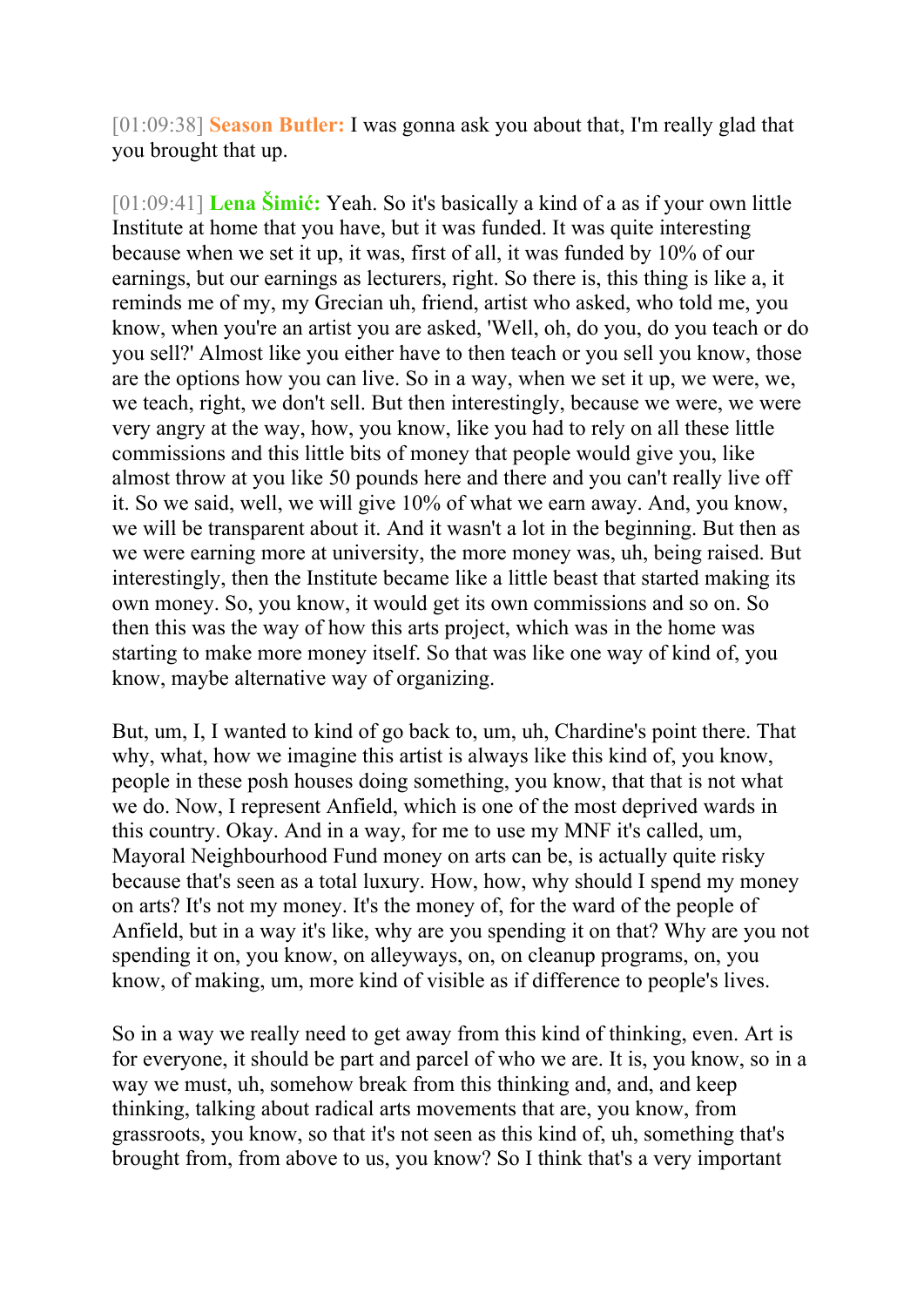way of thinking in terms of how do we organize, you know, and we do need to organize in our communities. We must, we must create art on the streets, in, in the places. This is why I think in workplaces where you don't expect it so that it becomes much more part of the everyday.

So that's, that's what I could say.

[01:13:11] **Dr. Amit Rai:** Hi. I think, I think there's a lot of barriers to organizing today. I think the hostile environment is a big one, um, against migrants and refugees. I think the hostile environment permeates everything. Um, and it's not just about the other it's it's about how a certain hostility becomes, what is Britishness.

Um, So I think that's a huge barrier. I think, I think what we need to do is to break down the barriers to collaboration. I think collaboration it's like, there's a good, big celebration of collaborative practice, but they're in concrete sort of terms, collaborations become difficult. How do you actually pay artists and pay community groups, uh, in the organizations that you've been, I teach at a university that makes it very difficult to organize and to, to collaborate with others.

I think, I think that's an important aspect. I think mental health as a collective problem, when we put mental health, when we take mental health out of the individual context and put it back in the social, I think that, uh, and, and, and ways of doing that for me happened through radical administration of arts, the radical administration of arts would foreground, um, uh, would, would, would foreground care and mental health and everything, uh, that an organization does.

I think we need to break away from crisis management and, uh, and, and the crisis management around difference and diversity. Um, that, that is basically, uh, you know, that's how art is administered in this country. And I think that, uh, is, is something that, that, that, that temper, that temporality, that, that breathless rhythm of, of crisis from crisis to crisis to crisis, um, I think is also, uh, basically designed to keep us down.

[01:15:02] **Chardine Taylor Stone:** Can I, can I just come in on, um, Amit's, um, point, cause that last point I thought was really fantastic actually. And I think, you know, what I've been seeing is like the sort of vanguard of activism within the arts sector has been around diversity, which is important. So, you know, we know white artists tend to get more funding than do, but I've actually started to see it increasingly become I don't wanna say polarised cause that sounds silly but like, um, it, because it's becoming more and more about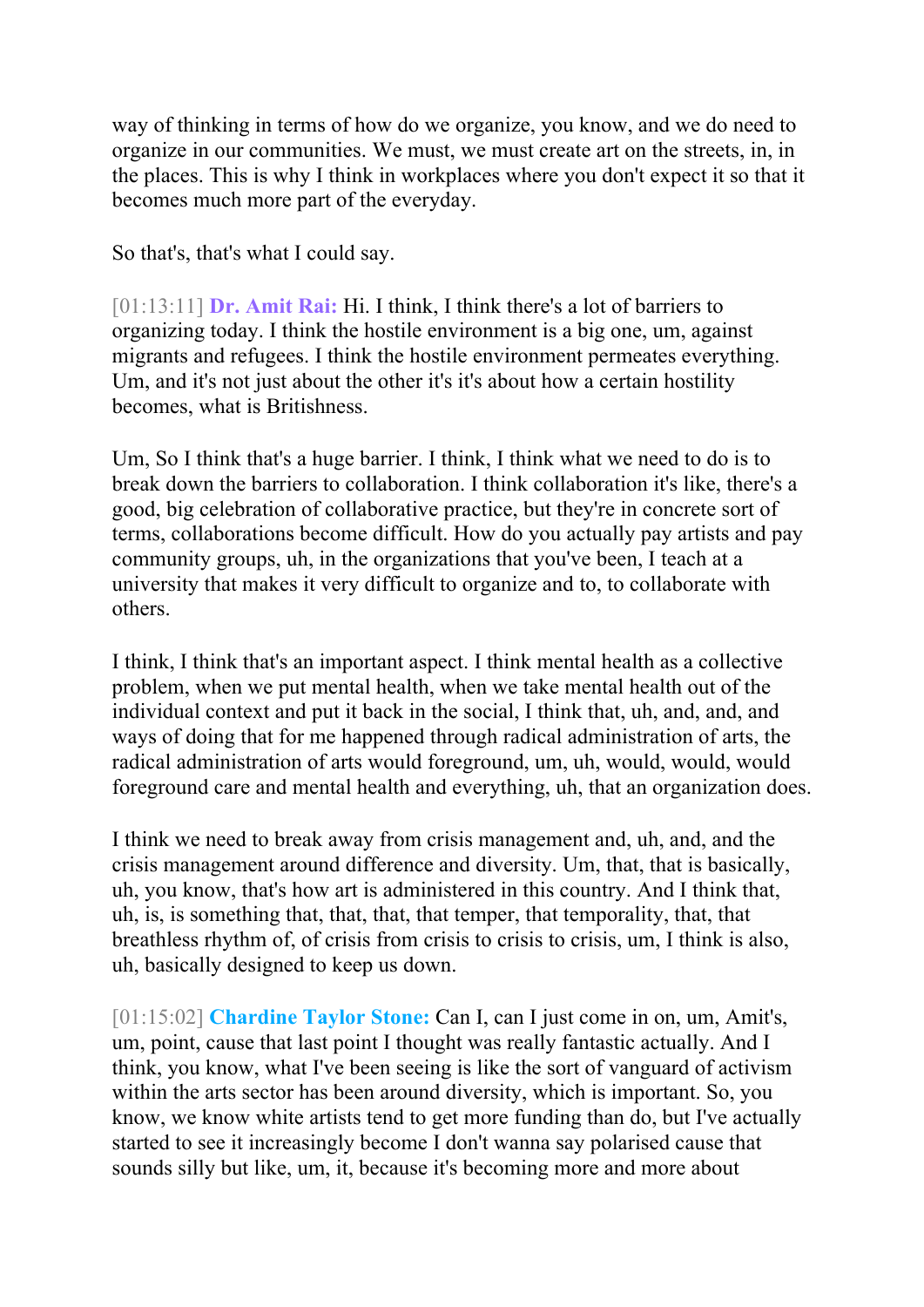individual groups and we've forgotten how to work collectively around things. So, um, there was a theater recently where they had this whole big announcement about why they weren't going to use BAME anymore because et cetera, as you know, that was when that was put upon them, and then they were going to have a special fund that was just for black artists of African descent, and this is in Birmingham as well, which I found quite shocking, which has quite a huge south Asian population. So I was like, okay, so how are you going to fund this other community? But... and it was kind of like, one there was a misunderstanding about what, where that term BAME came from. That wasn't a term that we created ourselves, that was a term that came from the government and Zita can probably explain the history of this more actually - um, and was put on us and then suddenly people were talking about it, like it was some radical grassroots term that came, that came up and it's like, no that term came about because the government was looking at ways, like you said, to crisis manage so that we've got this fu-, this, this is funding specifically for BAME groups, and then you need to apply, but you're going to get these piecemeal funds and you end up in this loop, and everyone, then trying to sort of promote themselves as, you know, solely being about that rather than being about the work that's being produced , which is a problematic thing to be in. But yeah, no, definitely, I think we need to start thinking about ourselves as creatives, and as workers, as laborers, and then what does that mean? And I think then that will actually really broaden our understanding of where it is that we need to go in terms of having those material changes that actually make our work sustainable.

[01:17:28] **Season Butler:** Yeah. I think that's a really, really good point. And, um, I, I wonder about, um, how we organize as workers when, um, we often like, don't necessarily have a workplace. Um, a lot of my work as an artist throughout my career has happened in part of my bedroom. And, um, and so it's a slightly different feeling, uh, from, you know, when you're working on a shop floor and you can see the person next to you being exploited in the same way that you are, and you can feel the way that, you know, if you got together, you can make collective demands. Uh, whereas a lot of the way that we, um, have had to relate to each other as artists are, um, people who compete for tiny pots of money all the time. Um, and so, uh, Zita, I was wondering if you have some thoughts about, um, um, organizing from a kind of trade union perspective and, um, and then if anybody wants to come in after Zita on this point, that'd be great. And, um, I'll have a look and see if there might be one or two questions after this, but we're wrapping up.

[01:18:45] **Zita Holbourne:** Yeah. Thank you for, for that, um, you're completely right yeah, because of the way we, we work as artists, we don't come together, um, in the same way that other workers do, because we're not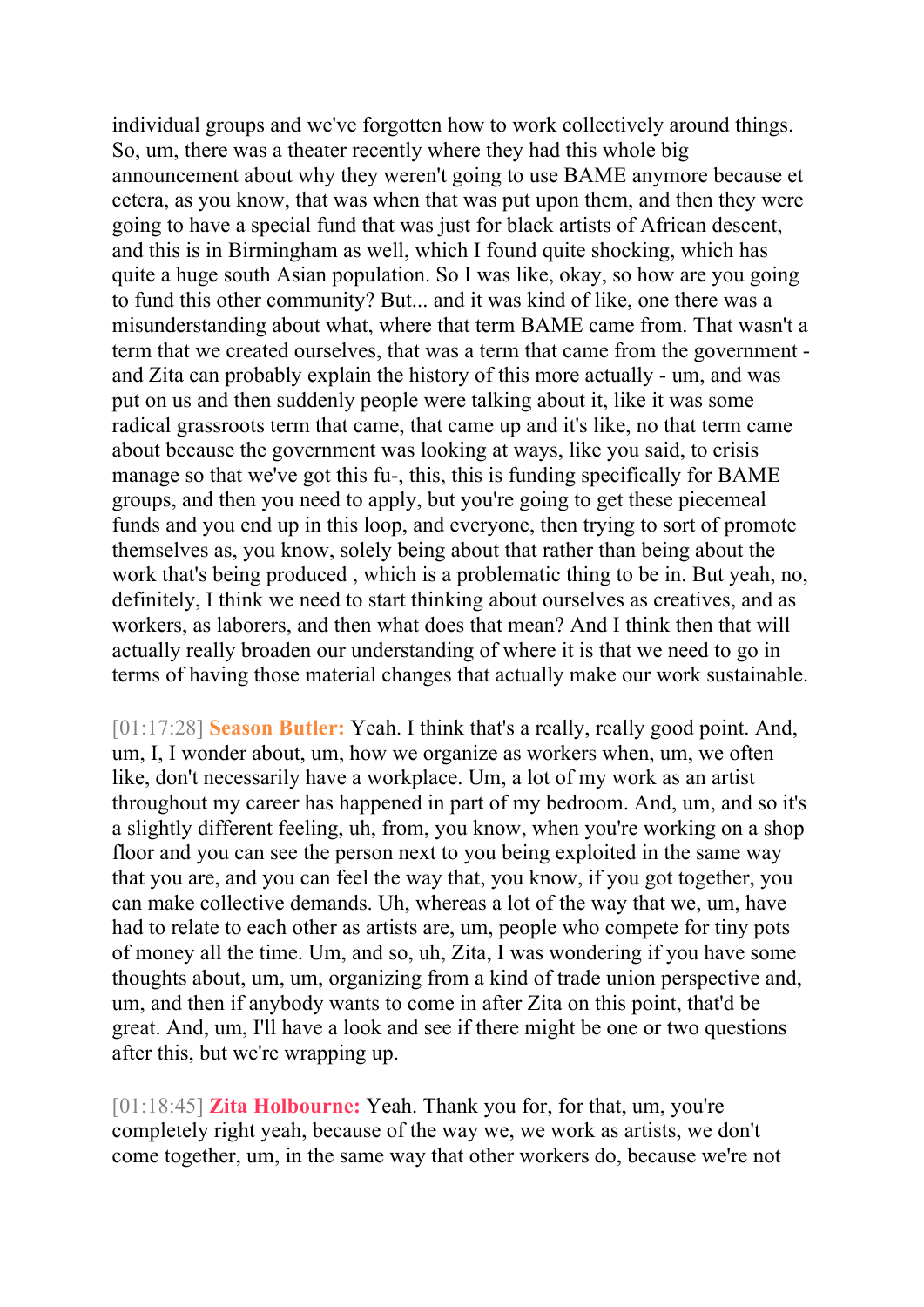showing up and doing a nine to five and being in the same workplace where we can speak and strategize and come together.

Um, and actually that plays into the hands of the sector, the employers in exploiting us, um, and pitting us against each other. So we're competing against each other, um, fighting for scraps effectively. Um, you know, what they do is when somebody makes a noise and challenges what's happening, uh, whether it's discrimination or unfair treatment, not enough pay, um, they'll just get rid of that person and move on to the next one and expect you to be thankful. Um, you know, for the fact that you've got the work and then you haven't got that connection with the person they've just done that to, to know that that's what's happening. So I think actually speaking out about this stuff and exposure is important. Um, yeah? Because if we don't, sometimes we do need to name and shame, um, when somebody has been, you know, an organization has been particularly bad, but what, what I know from my own union or the AUE because it operates in a different way is that we can't expect the workers who are members to come to us, we need to go to where people are, we need to work around their working patterns. We need to find other ways of having conversations. Um, we, um, you know, have to move away from those traditional ways of operating as trade unions. One of the things we've developed is a good practice charter, which we're asking employers to sign up to because we don't have that collective bargaining, um, in place that you have with other trade unions in workplaces, and in some other countries like Canada, they have negotiated, um, collective bargaining rights. And so we're asking employers to sign up to that. Um, we're organizing in a more informal way for artists to come together to discuss their practices, the experiences they're going through, because actually, um, it could be off-putting for some people to operate in the same traditional ways that trade unions have operated for artists and it doesn't work.

So we have to be flexible. We have to look at that, and we need to actually expose what's happening and have those conversations and put that information out. Um, uh, so that people know what's happening and find ways of connecting people. Um, actually in some ways the pandemic has meant because we're meeting virtually in some ways that's been easier now because artists don't work regular shifts, that's the other thing, so you've got to operate in a way that is inclusive of everybody: people who've got caring responsibilities, people who are doing another job, you know, to pay the bills. Um, so there's quite a lot of things to think about. Um, we also organize a solidarity fund. Um, I, um, authored for Public Service International, which is an international trade union body, a manifesto for culture sector recovery, um, which we're asking trade unions to sign up to. So, um, you know, not just trade unions that work with that operate in the arts solely, but have some kind of, um, uh, representation of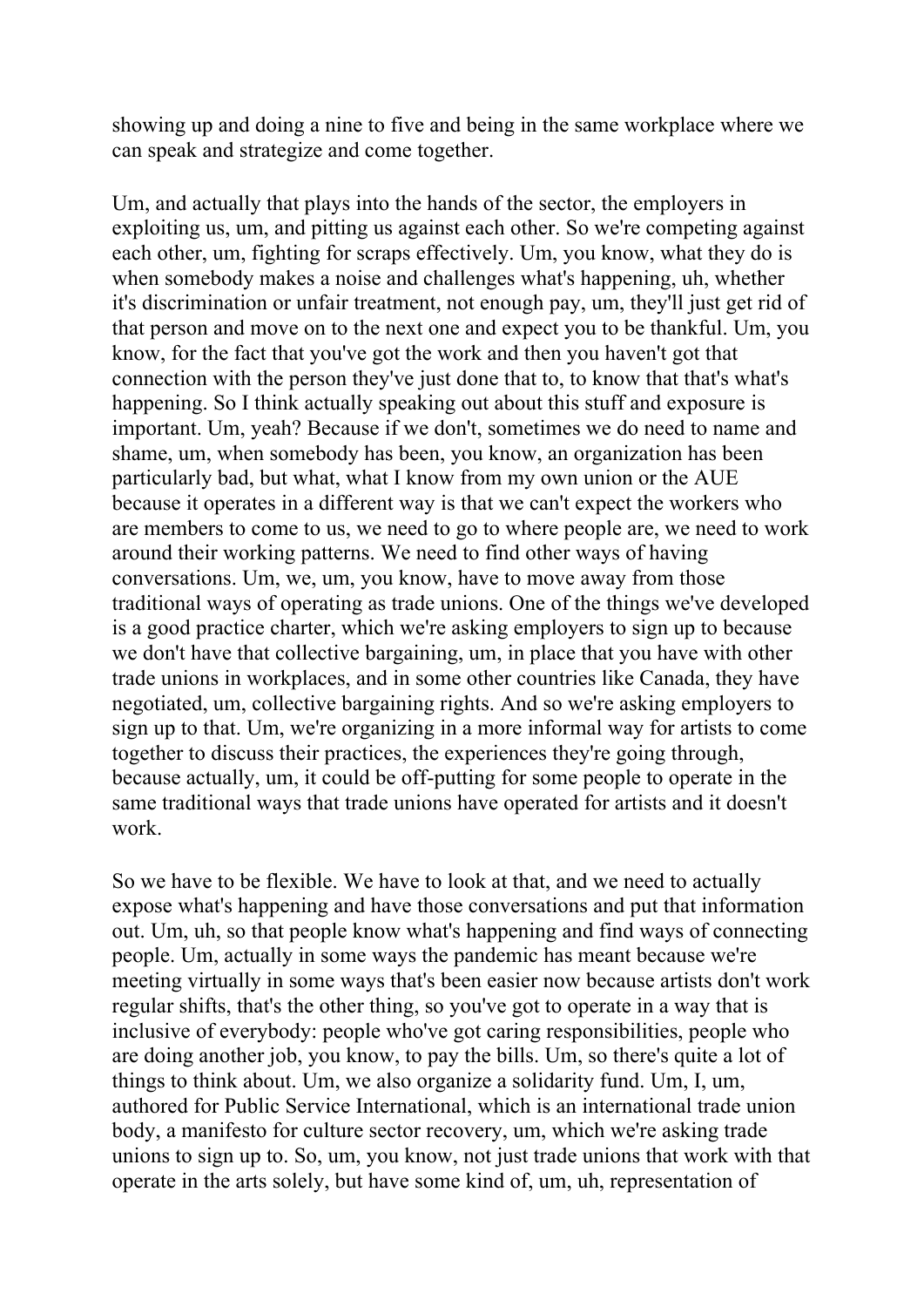people working in the arts. And what we can't do is leave behind the people that clean the museums and galleries, um, that do the security on the door, and loads of the members of my other union, who are precarious workers, the first people out the door during the pandemic have been black women.

So we need to challenge that we need to challenge the discrimination, and actually we need to address the institutional discrimination that has already existed before austerity hit, before the pandemic hit and organize, um, have selforganized structures. That's important as well so people can come together around the particular discrimination or barriers they face and be connected with like-minded people and people who have that same lived experience. Um, so they're in a safe space, but they can also self organize around some of those issues.

[01:23:26] **Season Butler:** Thanks for that. Um, do any of the other panelists want to come back and uh?

[01:23:32] **Zita Holbourne:** Can I mention one other thing quick? Sorry. I meant to say earlier because you, um, universal, um, uh, basic income has come up a few times. Um, so AUE did put a motion to the Trade Union Congress on this issue in September, because we do recognize that that's an issue, and at our AGM earlier this year, we had, um, a workshop on, um, developing, um, something around that. So, yeah, I agree. I just wanted to mention that, that we are trying to form policy on that across the trade union movement.

[01:24:09] **Season Butler:** Thank you. That's, that's so important. I think that universal basic income is one of these ideas that, um, everybody in the arts should be championing, um, because it's not only something that might, um, fill that space where artists, uh, stipends, um, exist in places like France and Belgium and Holland and other places. Um, but it's also, um, extended to everyone. It kind of says to everyone in society, you know, sort of the, the, at the absolute basic level, um, your existence counts in society. Um, you're not allowed to just starve, and work isn't a matter of labour or die. Um, great. So can, uh, can I hear like any, um, final thoughts on this from the rest of the panellists?

[01:25:06] **Lena Šimić:** I can I just please, that just one more thing, like in terms of like joining in other worker's struggles, like, um, back in 2017, we set up a few of us set up this network called artists for Corbyn, and we had a great big red banner and that red banner, we made a petition of, uh, uh, kind of a letter actually that was all these artists supporting Corbyn and there was over 2,500 names that, that did. So we wrote out all, few of us in Liverpool here, and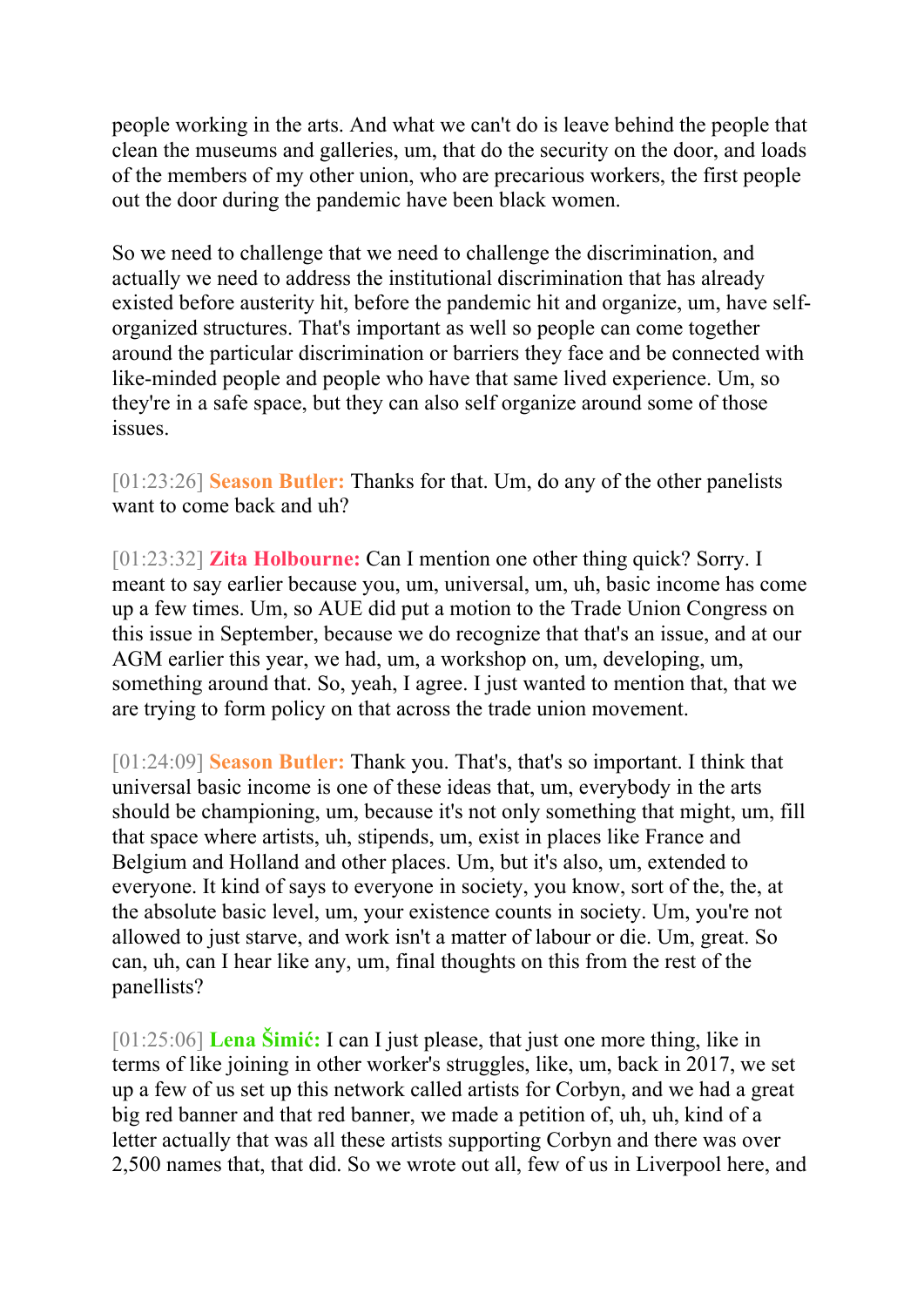Manchester wrote out all these names out, and then this banner, which was called artists for Corbyn also after the general election, we were also using it to show solidarity at different picket lines.

So for example, you had a, I've just have it here so I don't forget, the Arriva bus drivers in Liverpool. So we would come with this big banner, a few of us artists, and they would be there with these other workers and showing solidarity, and also the RMT keep the guards on the trade, and then we had with Camill Laird ship builders that are were represented by Unite and, uh, by, uh, Unison as well.

And then also of course, UCU, uh, pension strikes and again, UCU is now balloting for another strike and, uh, action as well. So, you know, I think as artists, especially us that are working in education as well, so UCU is our union as well, you know, we need to be showing support and therefore we are kind of, uh, showing ourselves as a movement as well. Here we are artists, you know, standing without the workers too. So I think that's also important that we do that.

[01:26:48] **Chardine Taylor Stone:** Yeah absolutely, I mean, I think the thing I would say is join a trade union as well, first of all, and also don't be scared to talk about money. I think as artists and creators, we need to talk about money a lot more, this whole you know, sort of thing of like, we're just doing this work because we love it. We do love it, but we also need to eat. So, you know, talk to your, um, collaborators and stuff. When they get that email from the museum or from the arts organization, offer them, offering them some work. What fee are they charging? Just do you know what I mean like things like that, are you undercharging? Those sort of things you're not going to know unless you ask and you speak to people, and I think that's really important. So we need to kind of get over ourselves with that a bit, to be honest.

Um, Also the other thing, um, just relating to someone's question around, um, how they can, you know, they feel that their work isn't getting recognition and not getting the right pay. I actually think, um, you know, I know this might sound like a broken record, but I do actually think collective working is the way forward and that can be loosely and/or that can be officially. So you can officially start a collective or just to think collectively with relating back to the thing that I was talking about where you just speak to your collaborators about how much they're getting paid, et cetera, et cetera, what they're doing.

We need to be supporting each other a lot more and stop seeing each other as competition in the way that the institution wants to see us as competition. And, um, I think, you know, having that sort of one voice that we will be able to push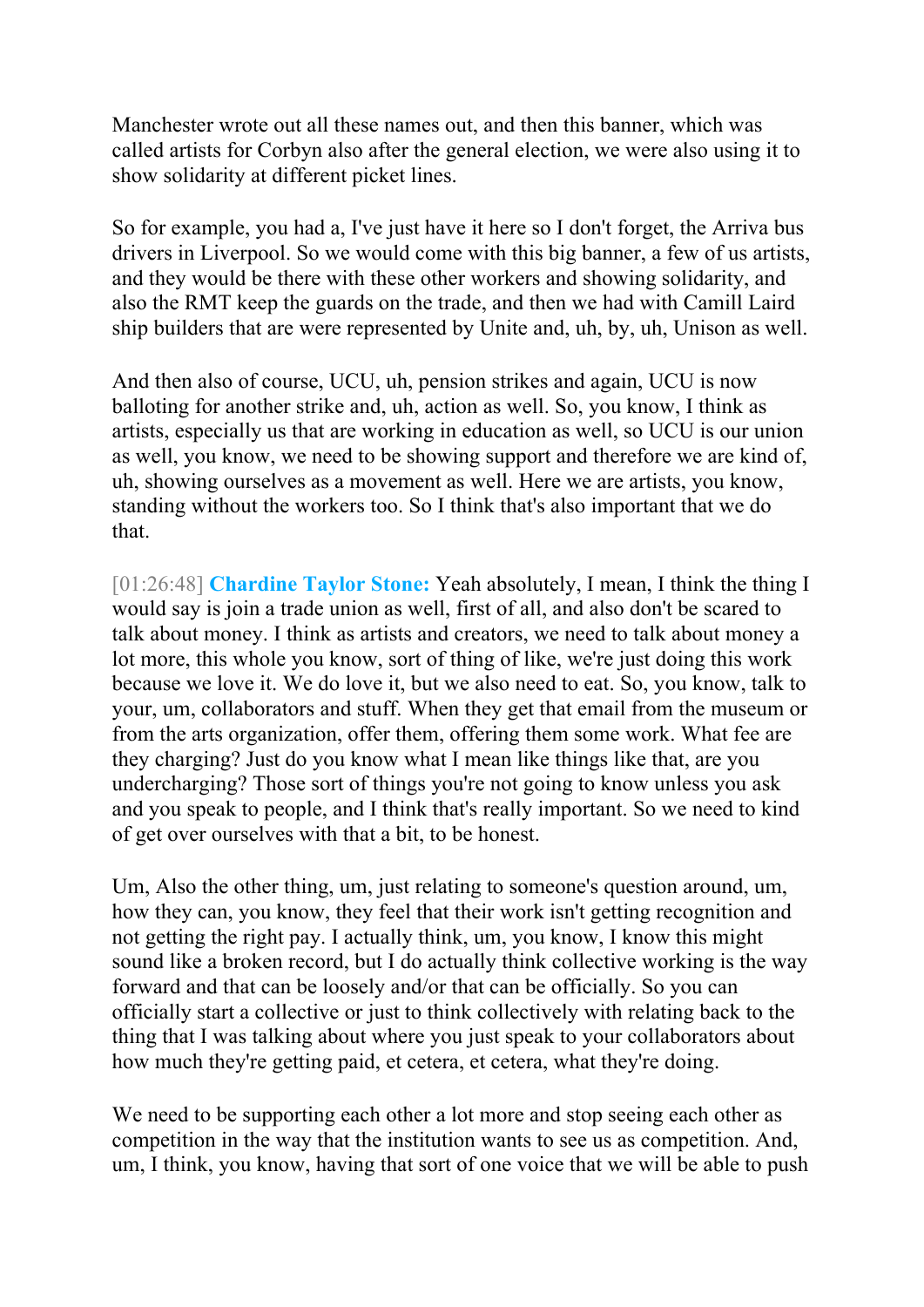for better pay. You know, cause some of these heads of these arts, um, organizations are getting paid quite a lot of money, so there is money there cause I do the budgets. So you need to ask for more money, you need to ask for more money because we will be able to find it so it don't be frightened to ask for more money and then negotiate on those things. So I think it's just being a bit like that. And I think particularly within Europe and within Britain, I know many of my American comrades are much, much better at being quite forthright about the financial situation with that, and I think we need to take on a bit of that attitude as well. Um, so yeah, I would just leave it like that. I think working collectively gives you a lot more power and um, practically it also means that you can demand higher wages as one voice.

[01:29:32] **Dr. Amit Rai:** Can I jump in, I just sort of, you know, echo what my comrades have said here. I think self-organization is the key, our capacities to self-organize and how we, how we can nurture them, how we can strengthen them. I think all power to the artist-workers, and, uh, and we need, we need to, we need to make that, uh, a rallying cry.

We need to join unions, but we need to decolonize the union. And, and that's, that's, that's also, you know, a process of struggle. It's a struggle of within and against, I think as well, uh, within, against those powers that, that continue to reproduce privileges. Um, I think, um, yeah, for me, the big lesson of, uh, in the contemporary moment after me too, black lives matter and, and, uh, uh, COVID is, uh, where is solidarity w w whether solidarity in this country, um, how, how do we, uh, re reconnect with practices through practice of solidarity, to the communities that we want to work with. Um, and that to me gets right back to what we mean by authentic co-creation today. But yeah. Thank you.

[01:30:35] **Season Butler:** Thank you. And, uh, thanks to the whole panel, uh, to everybody who's joined us, uh, to everybody who's contributed in the Q&A box.

Um, I'm sorry that we didn't get time to get to everyone's questions. Um, but I think that that is actually a very beautiful and, uh, inspiring place to close, uh, and so, um, uh, Lena Šimić, Zita Holbourne, Chardine Taylor Stone, and Amit Rai, I so appreciate you spending some time and, um, uh, all of your, uh, powerful thoughts and expertise in helping us to think through where we are now and where we can go from here.

So, thank you so much. And I'll hand back over to Ingrid.